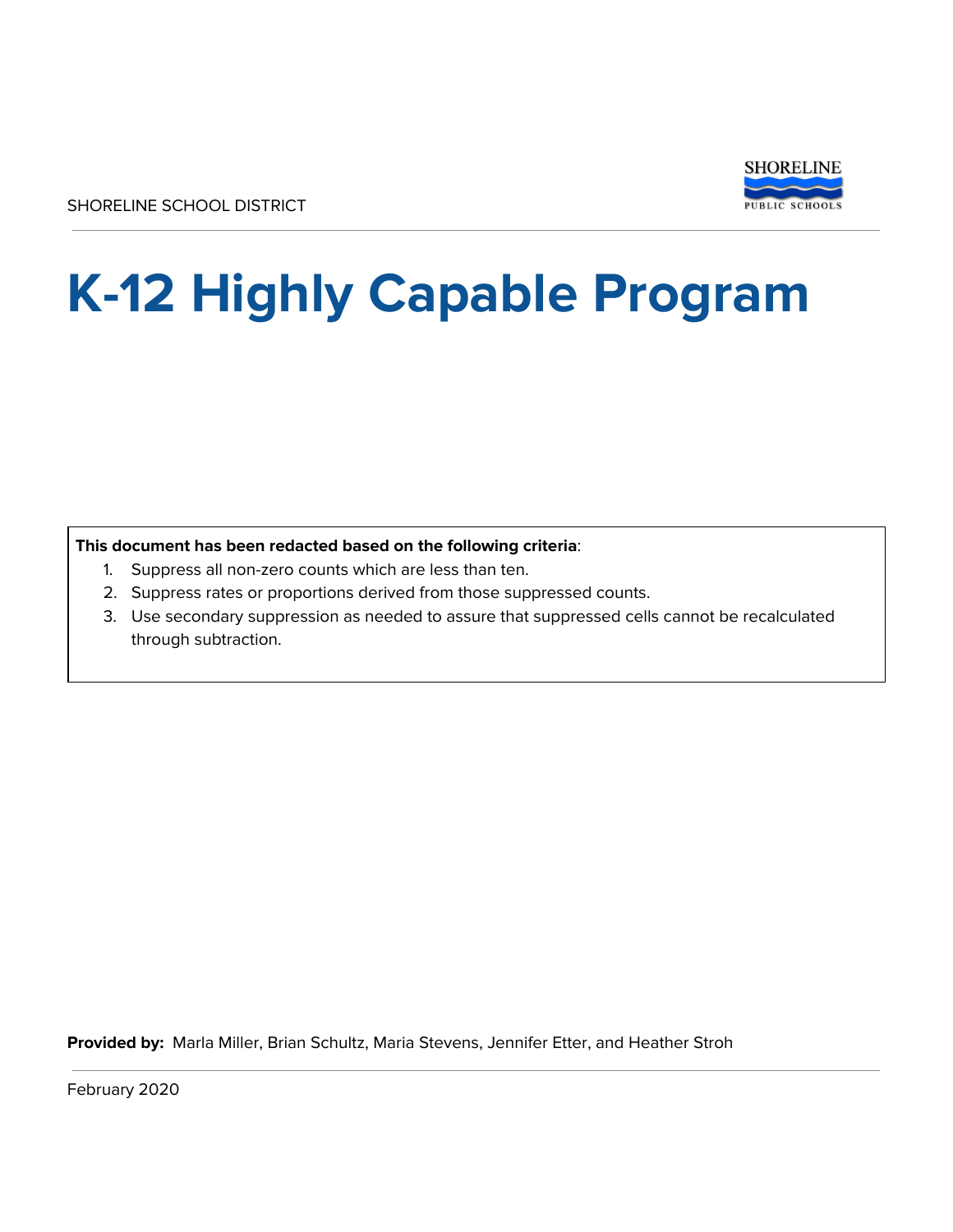# **Table of Contents**

|           | 2                 |  |  |  |  |  |
|-----------|-------------------|--|--|--|--|--|
|           | $3-9$             |  |  |  |  |  |
|           | 4-5               |  |  |  |  |  |
|           | 6                 |  |  |  |  |  |
|           | 7-8               |  |  |  |  |  |
|           | $8-9$             |  |  |  |  |  |
| $10 - 26$ |                   |  |  |  |  |  |
|           | 11                |  |  |  |  |  |
|           | $12 \overline{ }$ |  |  |  |  |  |
|           | $13-14$           |  |  |  |  |  |
|           | 15                |  |  |  |  |  |
|           | $15-17$           |  |  |  |  |  |
|           | $18 - 22$         |  |  |  |  |  |
|           | 23                |  |  |  |  |  |
|           | 24-26             |  |  |  |  |  |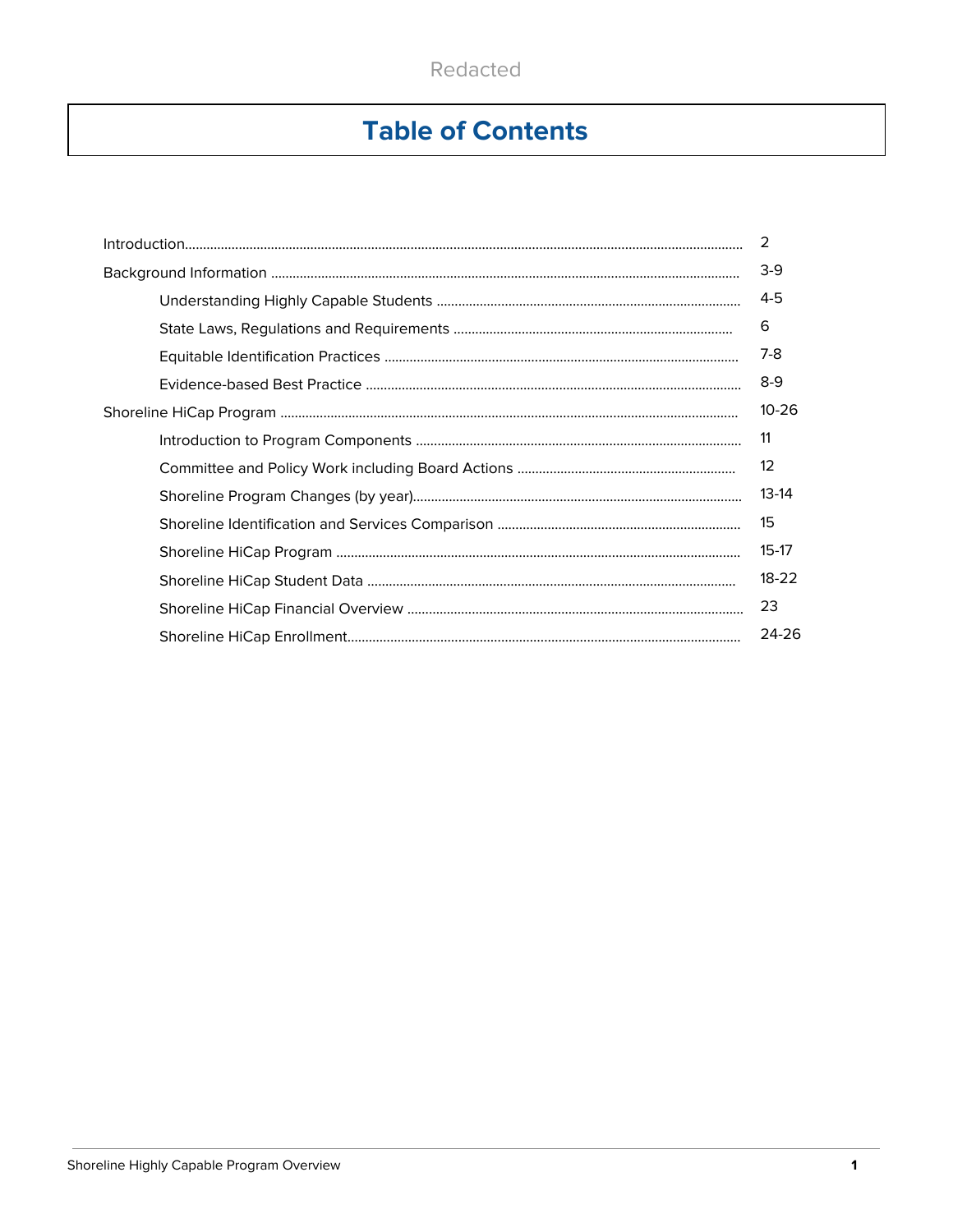# **Introduction**

Shoreline School District is committed to providing all of our students with excellent learning opportunities designed to meet their needs. This commitment includes working in collaboration with teachers, administrators, students and families over the past year to develop a mission and goals to guide the services provided in our Highly Capable Program. Specific goals for improvement are:

- Create opportunities for all students to gain equitable access to appropriate instruction and services
- Utilize an intentional process to identify student populations to more closely reflect the diversity of our community - specifically historically underrepresented student groups
- Improve outreach to families and staff, including multilingual and historically underserved families.
- Provide a continuum of developmentally-appropriate services that are cognitively challenging and promote growth and learning

In addition to our district goals, recent changes in Washington State Law now require school districts to articulate a plan for the identification of historically underserved students. Included in the plan are accountability measures to ensure student representation in the Highly Capable Program matches district demographic data.

To reach our goals and comply with state requirements, we have made a number of changes over the past three years in how we identify and serve students, monitor program effectiveness, provide professional learning to teachers and connect with staff and families.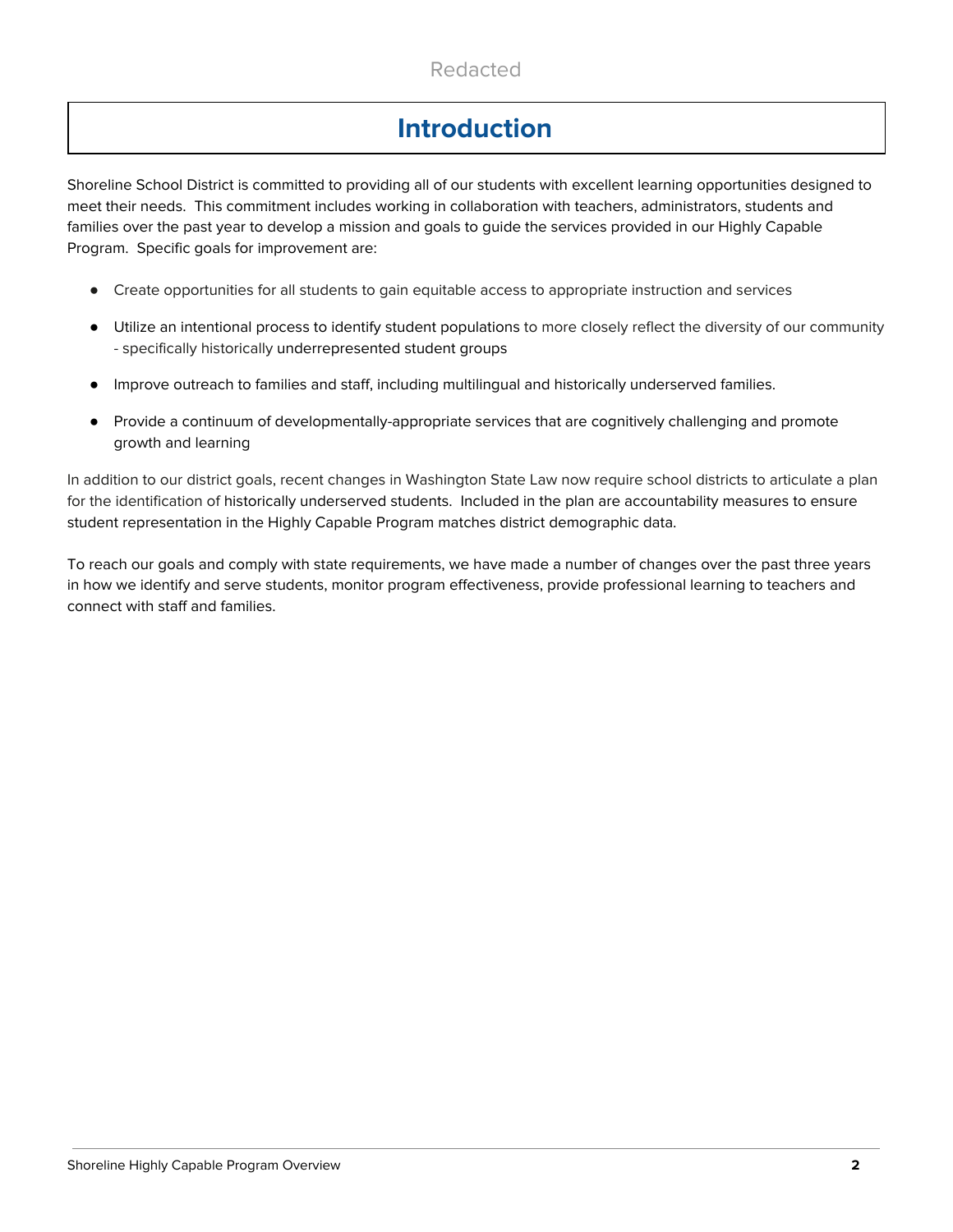# **Highly Capable Background Information**

### **Introduction**

What follows in the next section of this document is an overview of relevant information representing recent evidence-based best practices from notable resources and state laws and regulations. This information is used to inform and guide the work of the District.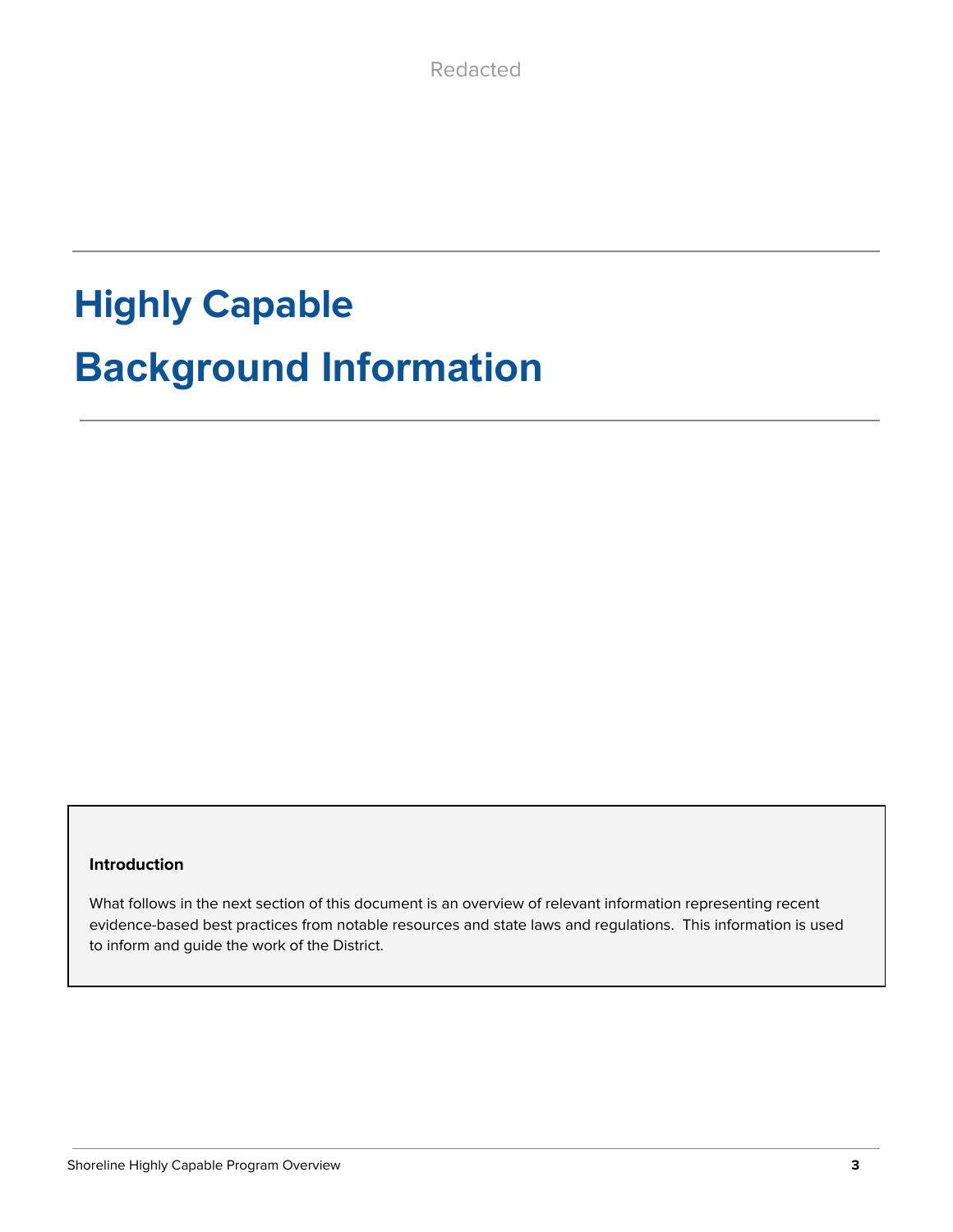# **Understanding Highly Capable Students**

### **Definition**

"Highly capable students are those who perform or show potential for performing at significantly advanced academic levels when compared with others of their age, experiences, or environments. Outstanding abilities are seen within students' general intellectual aptitudes, specific academic abilities, and/or creative productivities within a specific domain. These students are present not only in the general populace, but are present within all protected classes." (WAC 392-170-035)



### **Common Learning Characteristics**

Students who are highly capable often show learning characteristics such as:

- Capacity to learn with unusual depth of understanding, to retain what has been learned, and to transfer learning to new situations;
- Capacity and willingness to deal with increasing levels of abstraction and complexity earlier than their chronological peers;
- Creative ability to make unusual connections among ideas and concepts;
- Ability to learn quickly in their area(s) of intellectual strength; and
- Capacity for intense concentration and/or focus.

### **Social & Emotional Characteristics**

Students who are highly capable often show learning characteristics such as:

- Perfectionism
- Intensity
- **•** Sensitivity
- Asynchronous development
- Exhibit delayed executive function skill development

### **Misconceptions About Highly Capable Students**

It is a common misconception that Highly Capable students do not need anything different from our already challenging and rigorous classroom instruction. We aren't worried about them in the same way as we are our struggling students because we believe that they will do just fine. Here's **5 reasons** why that might not be true.

### 1. Gifted students' brains are wired differently

- While special education students are 1-2 standard deviations on one end of the spectrum, gifted students are 1-2 standard deviations from the norm on the other. Exceptional learners on both sides of the spectrum need a different approach to meet their needs.
- Most students need 7-17 repetitions to learn new content. HiCap students need 1-3 repetitions.
- We often teach small skills or concepts first to build to a larger understanding. Gifted brains more typically process information whole to part rather than part to whole.

### 2. Boredom is a state of stress

- Neuroscientists have found that the same levels of cortisol flood the system when people are bored as when they are under stress.
- Gifted students often exhibit lack of attention, non-compliance, or other off-task behaviors simply because they are bored.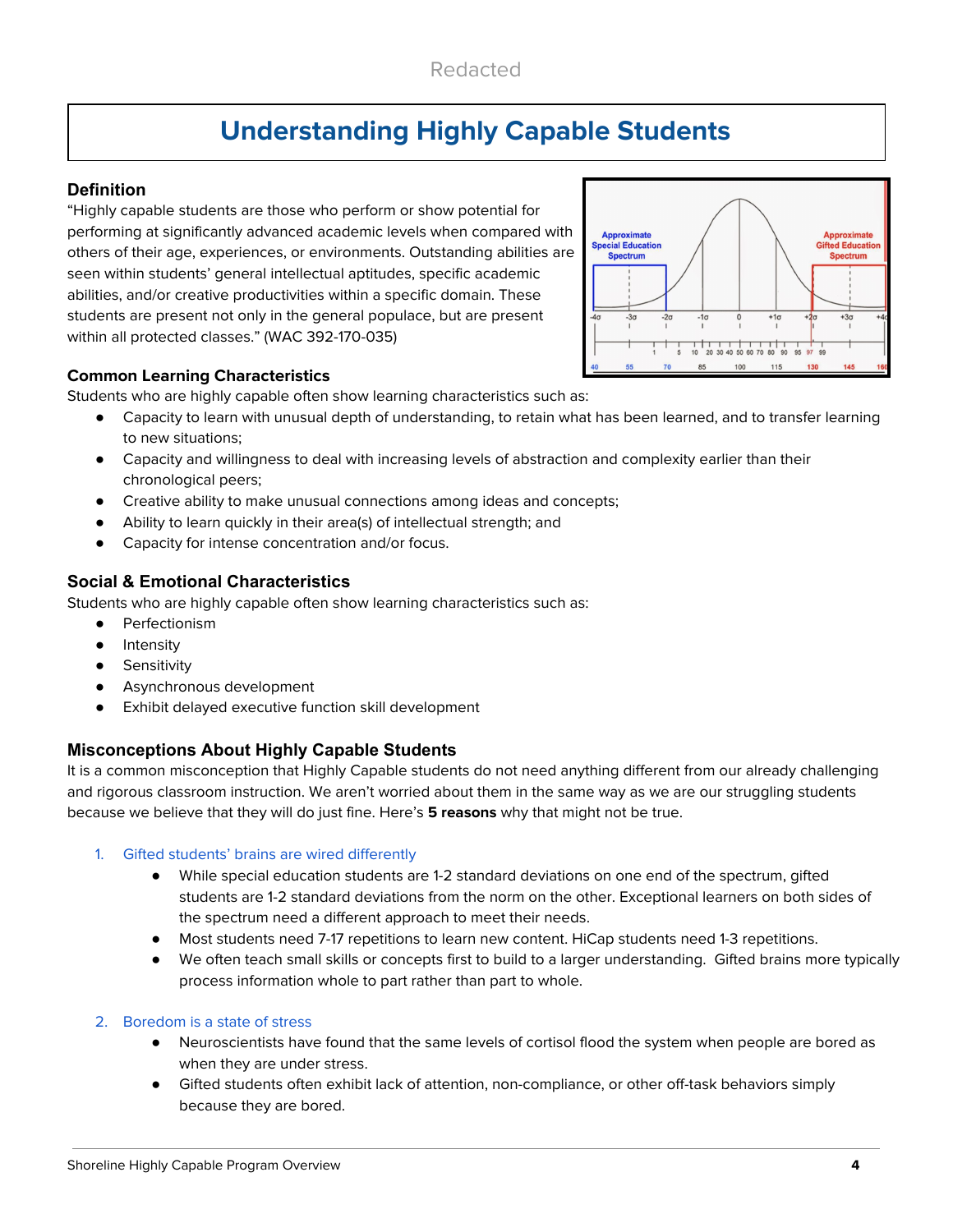### 3. Giftedness Is a Gift and a Curse

- HiCap students often struggle with perfectionism and anxiety.
- Because they are used to doing well or have never experienced struggle they can become risk averse and stuck in a fixed mindset about their abilities.
- Students, especially those who have been in the self-contained elementary program, can struggle to relate to other peers.

### 4. Highly Capable ≠ High Achieving

- High achievers put in the time and effort to succeed in school. This may not be the case with highly capable students. Their gifts may not translate into academic achievement.
- Neuroscience has shown that while gifted students often have accelerated intellectual function they have delayed executive function development. Think of those kids who struggle with organization and time management.
- Gifted students are often not gifted in all areas, can have a learning disability, or struggle in other ways.

### 5. All students do better when highly capable students are in heterogeneous groups

- Gifted students are often not good peer models for other students. Because learning often comes easily to these students, this can foster a fixed mindset in all students. For example, students may believe that certain students are "good" at math while they are not, rather than that all students can become good at math.
- Highly capable students often become classroom helpers, supporting the learning of others, while experiencing little academic growth themselves.

Sources: How the Gifted Brain Learns, Sousa, 2009; NWGCA.org; SENGifted.or;, Neuroscience of Learning (NCCE Summit).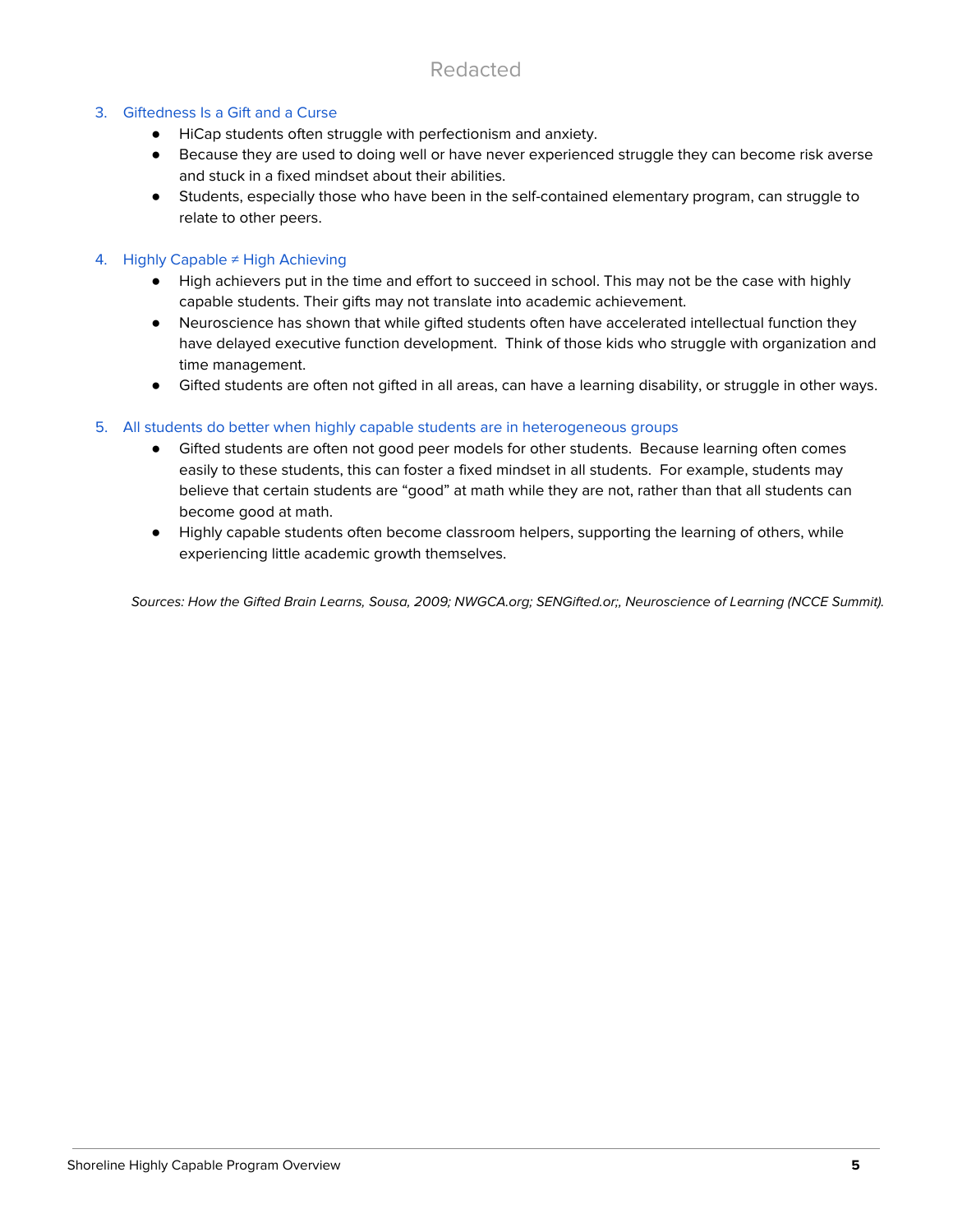# **State Laws, Regulations and Requirements**

There are a number of laws and regulations guiding districts in the three major areas of operating the Highly Capable Program: identification, service delivery/instruction, and professional learning. Additionally, the state communicates expectations for services via the annual Highly Capable Grant Application. Laws and regulations regarding Highly Capable continue to change and evolve in Washington State.

### **Laws and Regulations:**

#### RCW 28A.150.220

● The instructional program of basic education provided by each school district shall include implementation of programs for highly capable students under RCW 28A.185.010 through 28A.185.030.

#### RCW 28A.185.020

- The legislature finds that, for highly capable students, access to accelerated learning and enhanced instruction is access to a basic education.
- Use of multiple criteria to identify highly capable students
- District practices for identifying the most highly capable students must prioritize equitable identification of low-income students.

#### RCW 28A.185.050

- The Highly Capable Program is to be monitored through a review of program components that include, but need not be limited to:
	- o The process used by the district to identify and reach out to highly capable students with diverse talents and from diverse backgrounds;
	- Assessment data and other indicators to determine how well the district is meeting the academic needs of highly capable students;
	- District expenditures used to enrich or expand opportunities for these students.

### WAC 392-170-012

● For highly capable students, access to accelerated learning and enhanced instruction is access to a basic education. School districts may access basic education funds, in addition to highly capable categorical funds, to provide appropriate highly capable student programs.

### WAC 392-170-078

- Requires the district to serve identified students from the point of identification through grade 12;
- Districts shall make a variety of appropriate program services available to enrolled students who participate in the district's program for highly capable students;
- Once services are started, a continuum of services shall be provided to the student from K-12.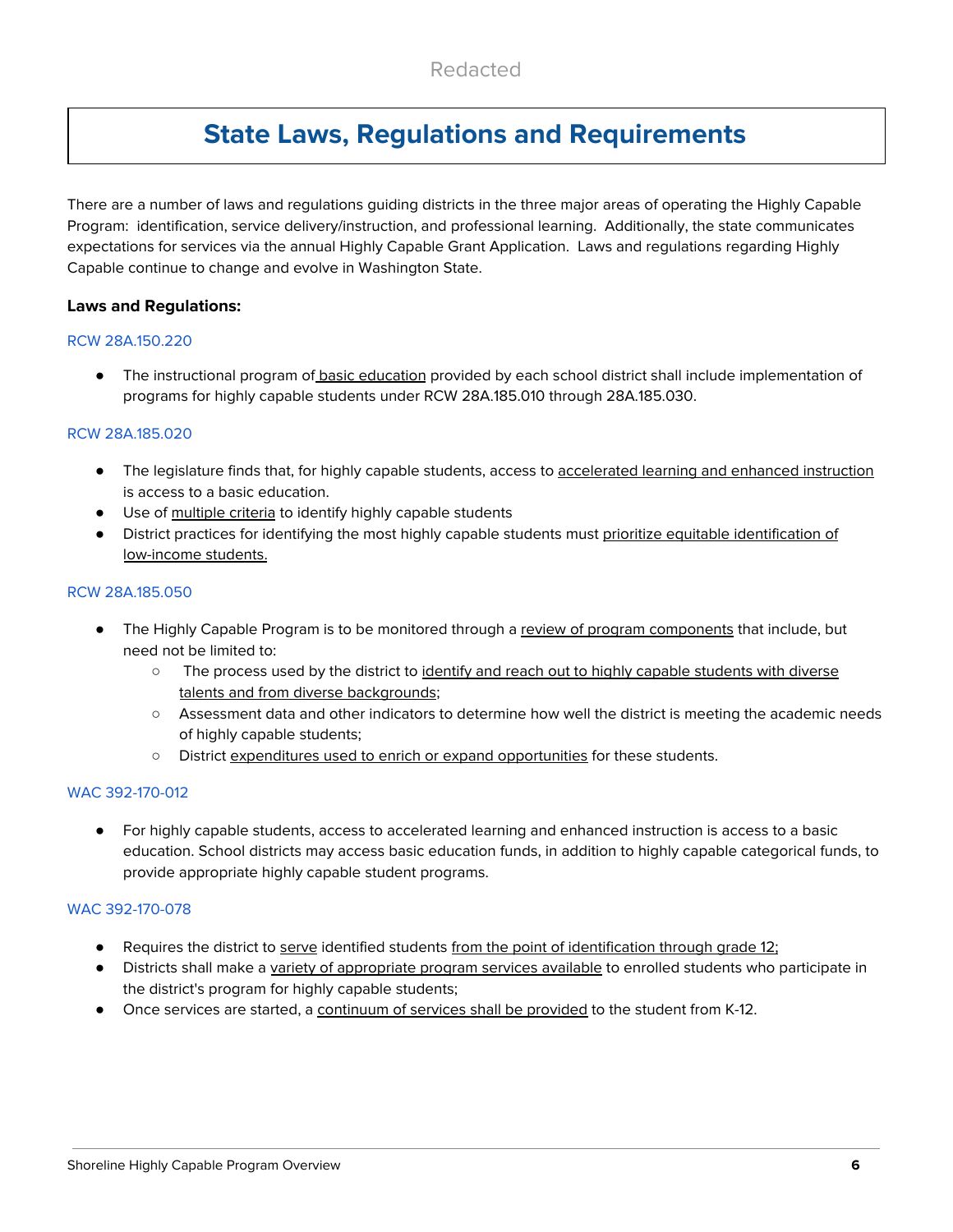# **Equitable Identification Practices**

Beginning in the 2017-2018 school year, the Highly Capable department examined identification processes with the goal of removing barriers and advancing access for students from groups historically underserved in our Highly Capable programs. Many inequitable practices that plague other districts in our region have already been discontinued in Shoreline. In addition, Shoreline has implemented many unique and innovative new approaches to reduce opportunity gaps and to move the demographics of our program to more closely resemble the demographics of our district as a whole.

### **Equity in HiCap: Identification Checklist for Administrators**

|                  | <b>Outdated Practices to AVOID:</b>                                                                                                    | <b>Shoreline's More Equitable Practices:</b>                                                                                                      |
|------------------|----------------------------------------------------------------------------------------------------------------------------------------|---------------------------------------------------------------------------------------------------------------------------------------------------|
| $\Box$           | Relying on a referral process for<br>discovering students                                                                              | $\sqrt{}$<br>Universal screening at two grades. Currently K and<br>2.                                                                             |
| $\Box$           | Using grades as an initial screening for<br>eligibility                                                                                | $\sqrt{}$<br>Grades are not considered as part of eligibility<br>decisions                                                                        |
| $\Box$<br>$\Box$ | Administering HiCap testing only in English<br>Conducting Saturday testing or testing at<br>central locations that are not a student's | $\sqrt{}$<br>Starting in 2019 CogAT is administered in Spanish.<br>Additional languages will be included when<br>available.                       |
| ❏                | home school<br>Using only group-administered cognitive &<br>achievement tests                                                          | V<br>Starting in 2017, Saturday testing eliminated and<br>testing begun at home schools<br>V<br>Small group and 1:1 testing used whenever needed  |
| $\Box$           | Waiting until 2nd grade to identify HiCap<br>students                                                                                  | $\sqrt{}$<br>K screening and talent development program for<br>robust identification in primary grades                                            |
| ❏                | Having hard "cut" scores or entrance<br>criteria for qualification                                                                     | $\sqrt{}$<br>Multiple data points, flexible score ranges, and local<br>norms are used.                                                            |
| $\Box$           | Relying on appeals to catch oversights in<br>identification process                                                                    | $\sqrt{}$<br>A second year of universal screening, watch lists,<br>and MDSC risk factor process, in addition to appeals,                          |
| ❏                | Once-a-year testing process with no<br>leniency for missing deadlines                                                                  | aid in identification of students from historically<br>under-represented groups                                                                   |
| $\Box$<br>$\Box$ | Not providing practice tests to all students<br>Inadequate or English-only communication                                               | V<br>Students who miss a testing opportunity due to<br>circumstances beyond their control may participate in                                      |
| $\Box$           | about the HiCap program<br>Selection committee does not reflect                                                                        | the next available testing opportunity that year.<br>We do not provide practice tests.<br>▫                                                       |
|                  | district population and/or does not have<br>subject matter expertise                                                                   | $\sqrt{}$<br>We communicate in multiple ways via email,<br>Peachjar flyers, school newsletters and robo-calls.                                    |
| $\Box$           | Qualifying HiCap students based on<br>available space                                                                                  | Materials for screening and registration for opt-in<br>testing are in English and Spanish.                                                        |
|                  |                                                                                                                                        | The selection committee represents a range of<br>O.<br>subject matter expertise, but does not meet student<br>demographic population percentages. |
|                  |                                                                                                                                        | HiCap students qualified based on need for service<br>not on space available.                                                                     |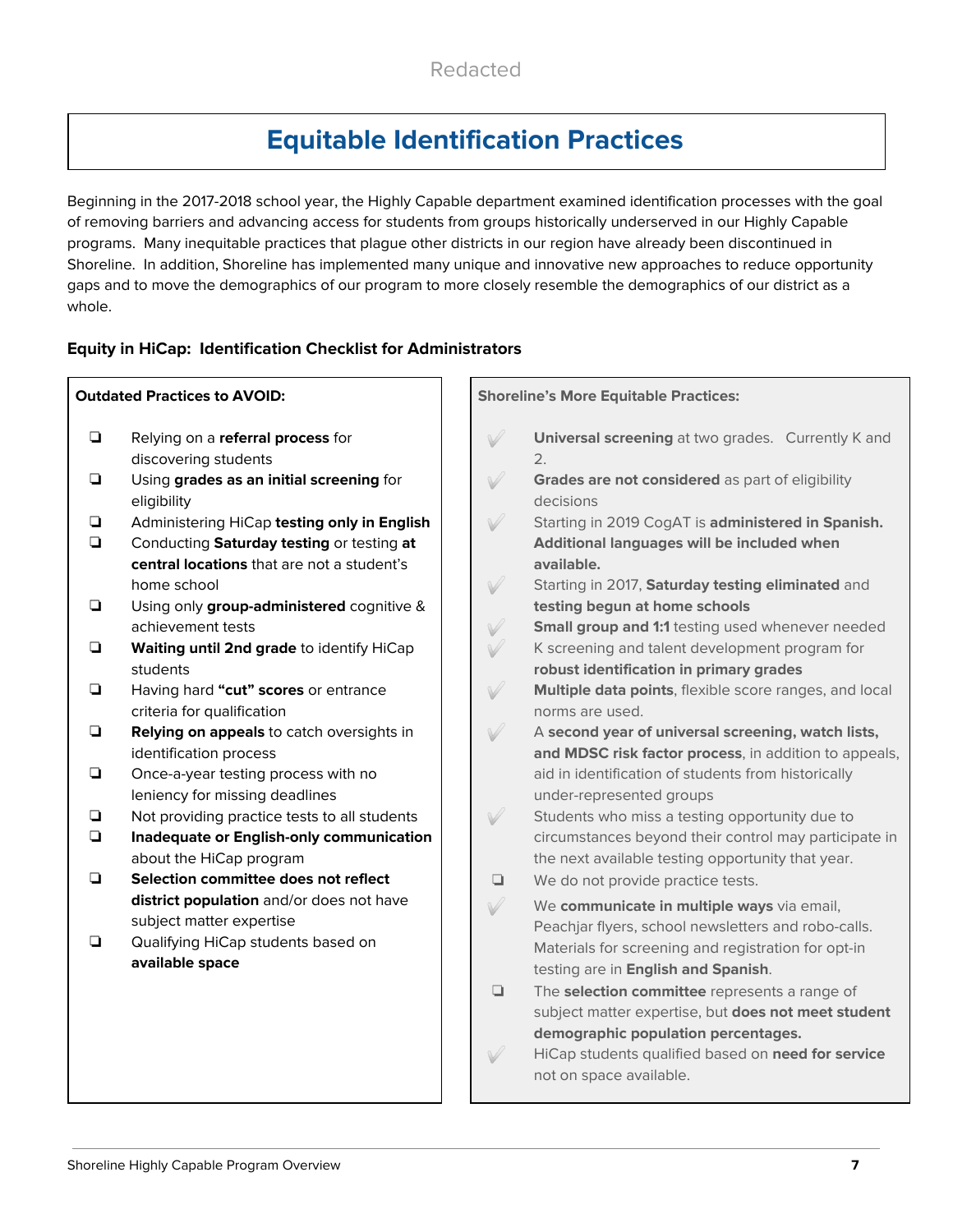#### Source: [Peeling](http://www.tinyurl.com/PeelingtheOnion) the Onion: Equity in HiCap - Austina DeBonte, President, NWGCA

#### **Innovative New Approaches**

Multidisciplinary Selection Committee (MDSC) Equity Lens: At the beginning of our Multidisciplinary Selection Committee meetings we begin by bringing our attention to issues of equity. This has included reading articles together about the under-representation of students of color in gifted education, discussing the way in which giftedness may appear in English Learners, or reviewing sample data sets together. This brings issues of bias and equity to the forefront in our later determinations.

Risk Factor Review: As part of the data reviewed by the MDSC we also identify whether students may have a risk factor that might have impacted their test scores. We want to make sure we consider aptitude and achievement scores in the context of the whole child and with the knowledge that test scores alone may not fully reflect the true abilities of some groups of students. As part of our process we make sure that we review every student with any risk factors twice during the eligibility determination to help ensure that we are not overlooking students who may have been missed in the past.

Watch List: We instituted a watch list to make note of students who may not be in need of highly capable services at the time of review, but who we believe have the potential to need services in the future and who may not otherwise choose to access testing. We reach out specifically to families of these students to encourage them to have their student assessed during future opportunities.

CLED Scales: In addition to a more commonly used tool for teacher feedback about students' classroom characteristics that reflect giftedness, we also implemented the Culturally, Linguistically, and Economically Diverse scales for teachers to use. As giftedness can present differently across different cultures and/or socio-economic backgrounds, this feedback tool allows us to find gifted learners who may not be the stereotypical highly capable student.

# **Evidence-based Best Practice**

In our endeavor to develop and maintain the most effective and equitable services available, with the aim of improving student learning outcomes, Shoreline continually refers to evidence-based best practice. We know that when we make decisions and develop systems using evidence-based best practice, we can be confident that our program is likely to support student learning and achievement. In the field of gifted education or highly capable programming, we turn to OSPI and leaders in the field to inform our work. Below are some highlights from evidence-based best practice that quide the state and our work.

#### **Highly capable students need access to students of similar cognitive abilities in order to experience adequate challenge and stimulation and to help support social/emotional learning needs. Access to peers can be provided through:**

- Cohort classrooms: Students are grouped together in self-contained classrooms for all or part of the day.
- Cluster grouping: Students are placed in groups of 3-10 within classrooms to learn together in area(s) of strength for all or part of the school day.
- **●** Pull-out services: Students are grouped together for enrichment services 1 to 2 times per week. Typically utilized by smaller districts.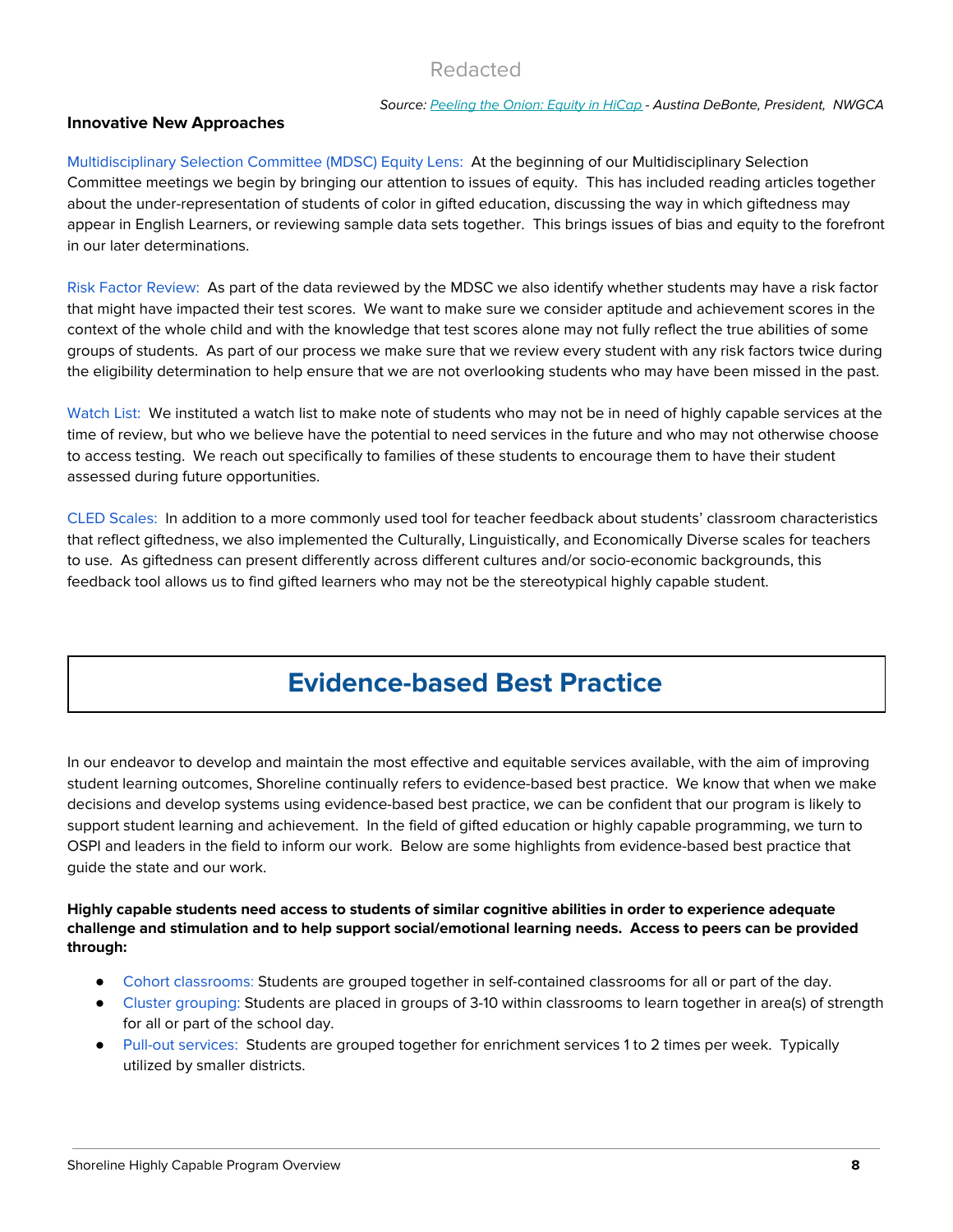#### Because highly capable students need fewer repetitions of content to learn new concepts and often are working above grade level in reading and math, they benefit from acceleration of curriculum. Acceleration and alternative **pacing can be achieved through:**

- Advanced grade level or subject placement: Students who have demonstrated that they are achieving at a higher rate than their age peers are placed into an appropriate grade level or into a content area at a different grade level.
- Content acceleration: The faster presentation of curriculum to more closely match the speed at which a gifted student learns.
- Flexible pacing: Flexible pacing includes any program in which students are taught material that is appropriately challenging for their ability and allows them to move forward in the curriculum as they master content and skills. For gifted learners, flexible pacing generally means some form of acceleration, accomplished by moving the student up to advanced content or by moving advanced content down to the student. The rate of progress can be varied in either direction.
- Pre-assessment and curriculum compacting: Curriculum compacting consists of streamlining the regular curriculum for students who are capable of mastering it at a faster pace. Skills are pre-assessed at the start of a unit of study to determine elements of the unit that can be skipped or covered at a faster pace.

### In addition to acceleration, highly capable students are often capable of engaging a grade-level topic at greater depth or with additional complexity. Highly capable students also often exhibit intense interests and passions and benefit from being able to exercise choice over topics or content. Depth, complexity and choice can be provided **through:**

- Individualized independent reading: Students and teachers determine an individual goal and students receive instruction in strategies to support their goal while reading text of higher complexity.
- Learning centers/stations: Topics or skills can be learned through different activities or methods. Interest centers can offer greater depth, breadth, and sophistication of materials.
- Differentiated math work places: Math stations that students engage in with a partner to practice concepts and skills learned in class. Each workplace has differentiation suggestions and/or activity variations available.
- Learning menus/choice boards: Provide choices of activities on the same topic/skills at varying levels of thinking. Allows students to select learning that fits interests and styles.
- Independent projects and learning contracts: Students may work on an independent project based on their interests after finishing or in place of other classroom activities. Students and teachers develop a learning contract to specify key tasks, concepts, skills, and criteria for work.
- Tasks of additional depth and complexity: Teachers may create additional or replacement tasks or activities that allow students to work on class topics but at deeper levels of thinking.
- Tiered assignments: Varied levels of activities ensure that all students can explore ideas at a level that builds on prior knowledge and prompts continued intellectual growth.
- Alternative texts of additional complexity: Reading an alternative or additional text on a topic of study that is of the intellectual complexity to challenge students to grow as readers.
- Low floor-high ceiling tasks or problems: Math activities that all students can begin, but that have embedded opportunities for gifted students to do much more challenging mathematics. Shared inquiry or seminar discussions of complex texts or topics.
- Content enrichment activities: Enrichment activities expand on students' learning in ways that differ from methods used in the school day. They often are interactive, project-focused, require connections between concepts learned, or allow participants to apply knowledge and skills to real-life experiences.

Sources: Washington State OSPI, Highly Capable Program Education Plan, 2009; Differentiation for Gifted Learners,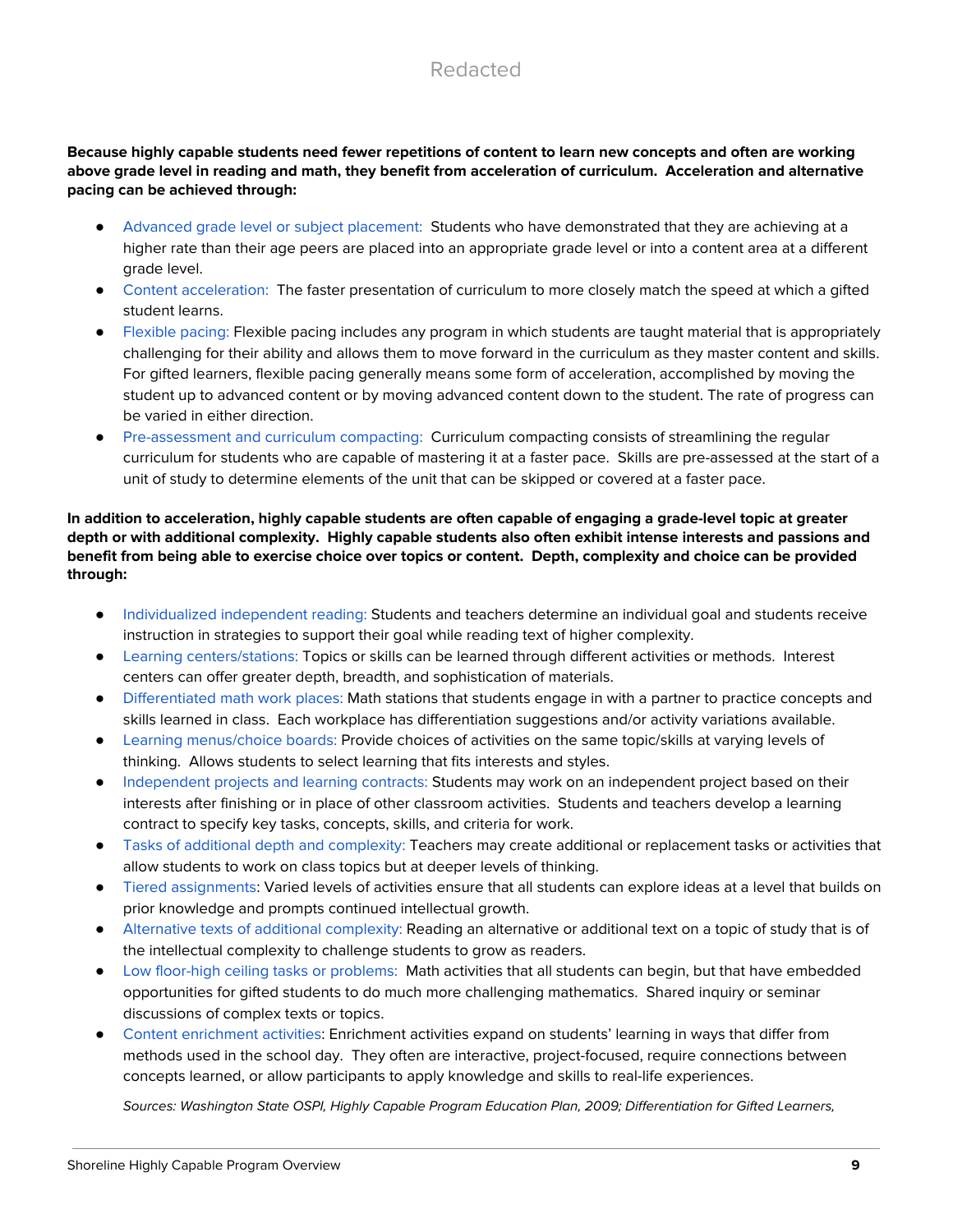Heacox and Cash, 2014; Whitworth Gifted Institute 2018, Imbeau and Leppien.

# **Shoreline School District**

# **K-12 Highly Capable Program Overview**

#### **Introduction**

What follows in this document distills our sense of the progress to date and represents the future work, based in part on the goals of the Shoreline School District and the required state laws and regulations. This analysis is organized around the five key components that support instructional programming. In addition, we have included the program financial information and enrollment data specific to the Highly Capable Program.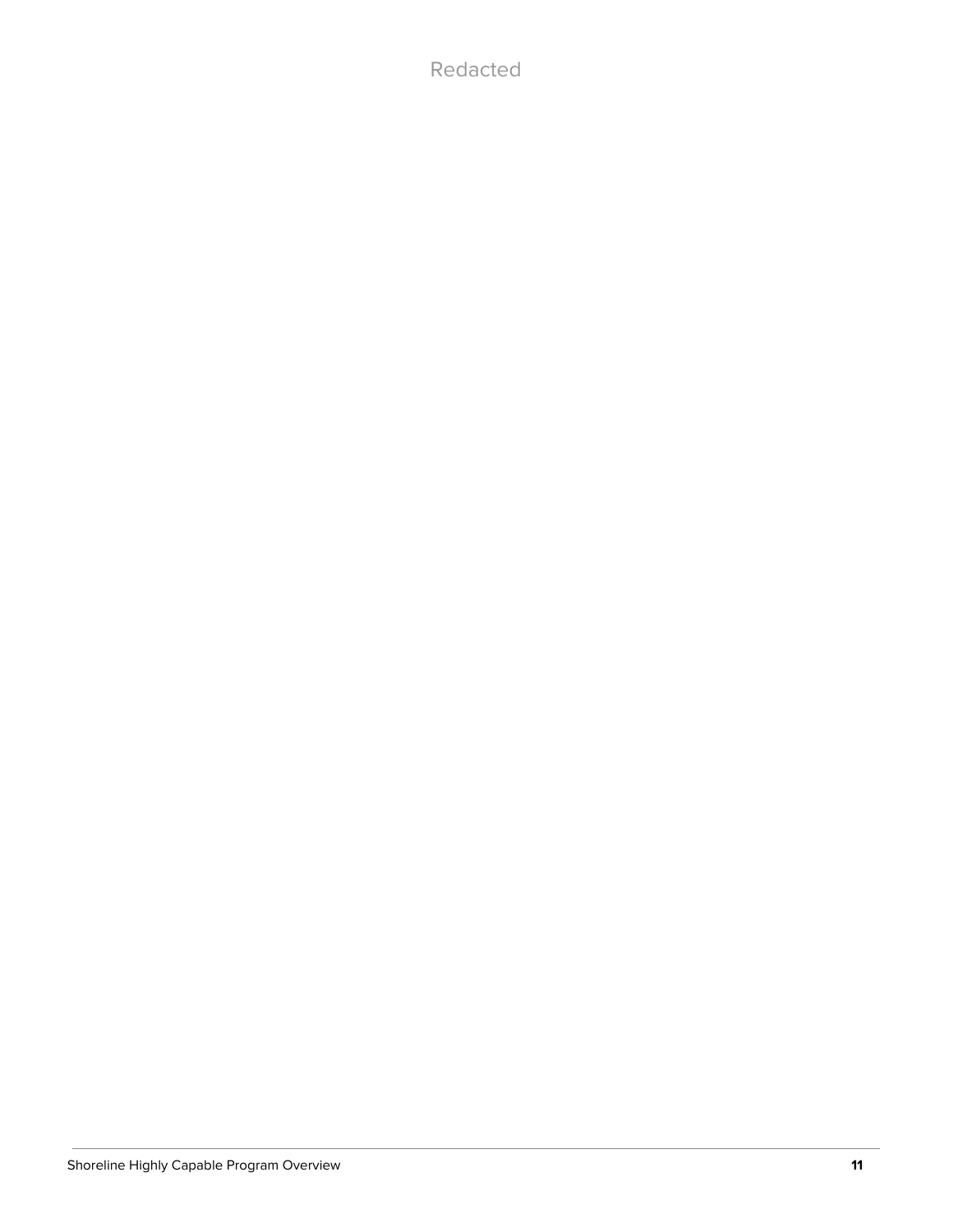# **Introduction to HiCap Program Components**

The Highly Capable Program involves five key components. These components are typical across categorical programs (ELL, Title/LAP, Special Education). Effective implementation of a program requires careful attention and evaluation of the singular components and the impact of them collectively.

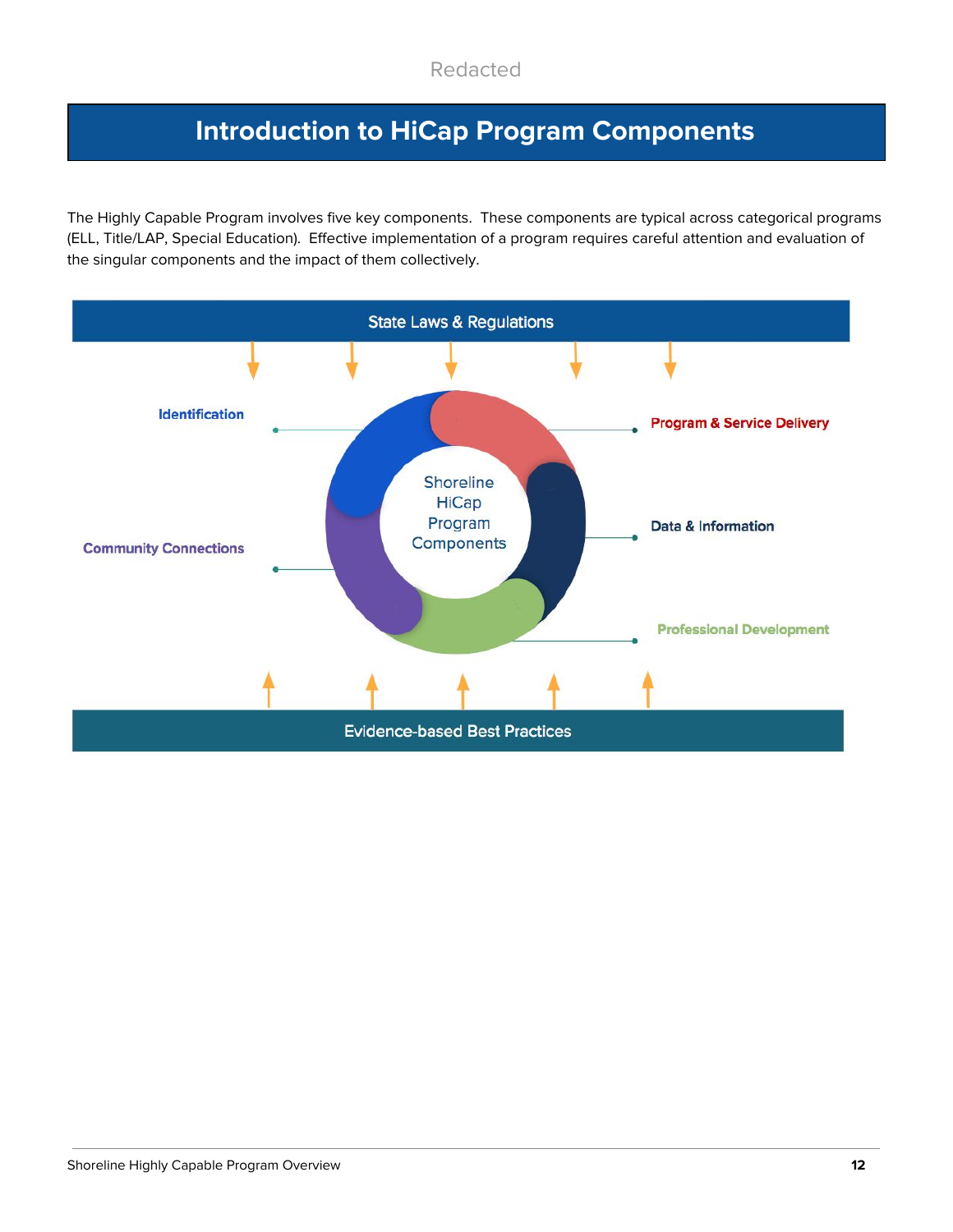# **Shoreline Committee, Policy and Board Action**

### **Shoreline Formal Decisions**

Over the past three years there have been a number of changes made to Shoreline's Highly Capable Program. In each instance, recommendations were informed by evidence-based best practice, state laws and regulations, a study of comparable and/or neighboring districts, and guidance from the Instructional Strategic Plan. Below are the recent "formal decisions" made in Shoreline.

| <b>Process</b>                                                        | <b>Action</b>                                                                                                                                                                                                                                                                                                                                                                                                                                                                                                                                                                                 | <b>Timeline</b>                               |
|-----------------------------------------------------------------------|-----------------------------------------------------------------------------------------------------------------------------------------------------------------------------------------------------------------------------------------------------------------------------------------------------------------------------------------------------------------------------------------------------------------------------------------------------------------------------------------------------------------------------------------------------------------------------------------------|-----------------------------------------------|
| Secondary Highly<br>Capable Program<br><b>Review Committee</b>        | Recommendations included:<br>Annual process "opt in" or "opt out" of services<br>$\bullet$<br>Pursue strategies/models for social emotional support<br>Middle school students will be grouped in cohorts for ELA and math.<br>$\bullet$<br>When there are insufficient numbers to compose full classes, HiCap<br>students will be clustered with additional students to create full classes<br>Explore additional AP offerings at the high school, including AP Capstone<br>Diploma program                                                                                                   | <b>Board</b><br>Approved<br>June 4, 2018      |
| <b>Revisions to Board</b><br>Procedure 2166P                          | After considering recent WAC and RCW changes, recommendations from<br>OSPI, and a thorough review of Policy and Procedure governing Highly<br>Capable Programming, we recommended a number of revisions and<br>reorganization to Board Procedure 2166P. More changes from the legislature<br>and OSPI, are anticipated, therefore much of the changes are to allow for<br>greater flexibility and responsiveness in the screening, referral, and<br>assessment process. Additionally, we clarified language and process<br>throughout.                                                        | Shared with<br>the Board<br>March 22,<br>2019 |
| <b>Highly Capable</b><br>Kindergarten<br>Program Review<br>Work Group | Recommended changes to the kindergarten identification process and service<br>model.<br>Identification:<br>Informal identification at kindergarten to occur for talent development in<br>winter of the kindergarten year<br>To include WaKIDS, CoGAT Screener, district and classroom-based<br>$\bullet$<br>assessments and teacher feedback<br>Service model:<br>Primary Enrichment Program (PEP)<br>Services to be provided in general education classroom<br>Differentiated instruction and enrichment tasks in math and/or ELA<br>To begin in kindergarten and continue through 1st grade | <b>Board</b><br>Approved July<br>15, 2019     |
| Joint SEA Highly<br>Capable Program<br><b>Review Committee</b>        | Recommendations:<br><b>Screen &amp; Testing</b><br>$\bullet$<br>Screen and test in 1st grade for services in fall of 2nd grade<br>O<br>Screen and test in 3rd grade for services in fall of 4th grade<br><b>Services</b><br>$\bullet$<br>Official designation of HiCap to begin in 2nd grade<br>$\circ$<br>ELA: enrichment & differentiation grades 2-5<br>$\circ$<br>Math: enrichment & differentiation grades 2-3<br>$\circ$<br>Math: acceleration in grade 4 (4 & 5 standards taught)<br>$\circ$                                                                                           | 2018-2019                                     |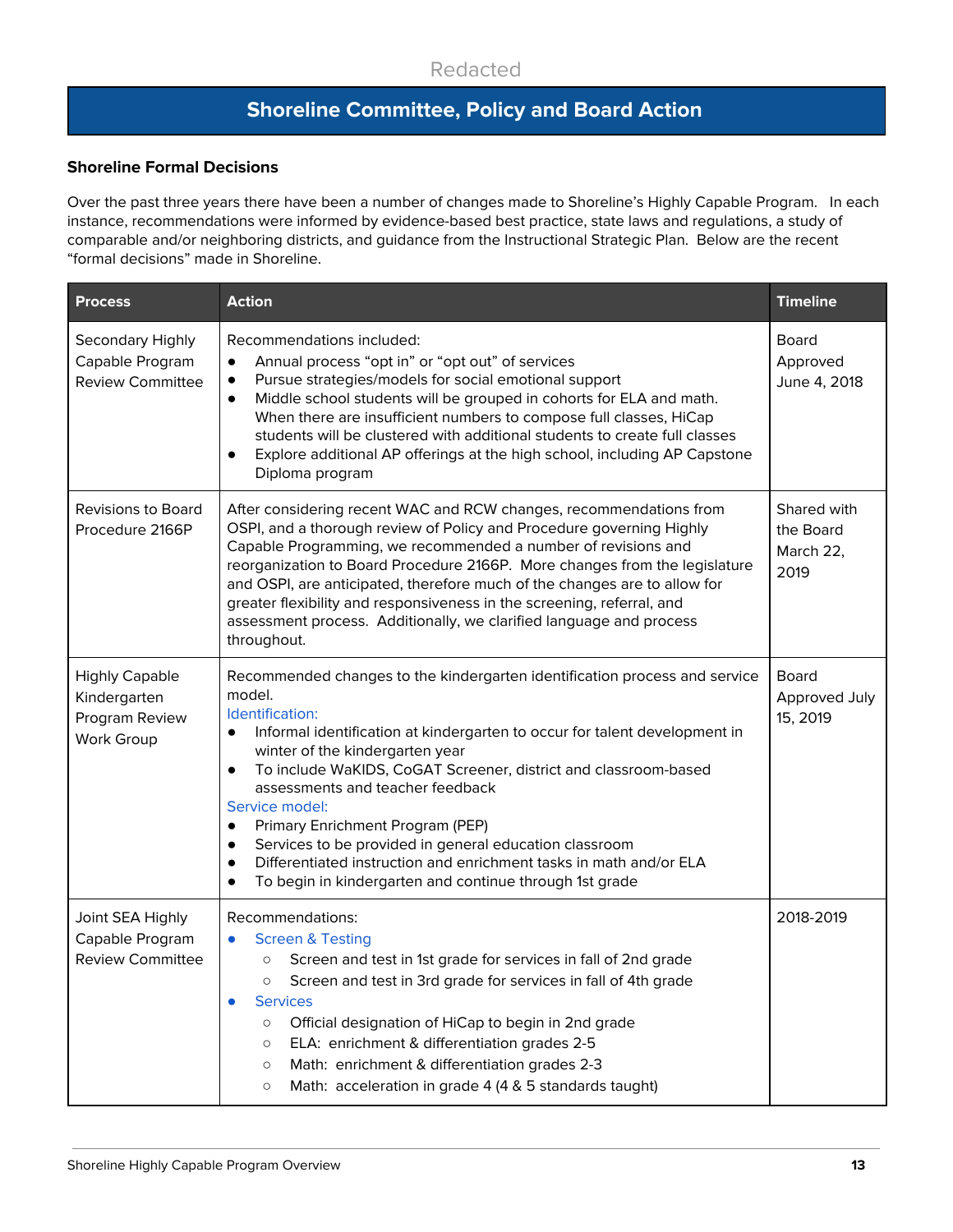○ Math: acceleration in grade 5 (6 + standards taught)

# **Shoreline Program Changes 2017-2020**

In practice, relatively few school districts have made substantive changes toward equitable and inclusive identification practices, continuum of services that includes students participating in other district programs (Dual Language, Special Education, ELL), valuable professional learning designed to improve learning for all students in any given classroom, and thoughtful collaborative relationships with the community.

It is vitally important to recognize the changes made in the Highly Capable Program to be reflective of our district-wide goals. As shared above, the work of our district centered on equitable learning outcomes for all students. The implication is that broadening identification and services to a more diverse student population moves us closer to actualizing our district goals.

To advance Shoreline's goals established by the Board and the Instructional Strategic Plan, the Highly Capable Program has endeavored to make improvements in each of the program components: identification, program service and delivery model, program data and information, professional development. The information below shows the intentional progression of changes over the past three years in each program component.

| 2017-2018                                                                                                                                                                                                                                                                                                                                           | 2018-2019                                                                                                                                                                                                                                                                                                                                                                                                                                                                                                                                                                                                                                                               | 2019-2020                                                                                                                                                                                    |
|-----------------------------------------------------------------------------------------------------------------------------------------------------------------------------------------------------------------------------------------------------------------------------------------------------------------------------------------------------|-------------------------------------------------------------------------------------------------------------------------------------------------------------------------------------------------------------------------------------------------------------------------------------------------------------------------------------------------------------------------------------------------------------------------------------------------------------------------------------------------------------------------------------------------------------------------------------------------------------------------------------------------------------------------|----------------------------------------------------------------------------------------------------------------------------------------------------------------------------------------------|
|                                                                                                                                                                                                                                                                                                                                                     | <b>Identification Program Changes</b>                                                                                                                                                                                                                                                                                                                                                                                                                                                                                                                                                                                                                                   |                                                                                                                                                                                              |
| Identification of students in<br>single area (math / ELA)<br>Universal screening at 2nd<br>$\bullet$<br>grade, during the school day (in<br>addition to kindergarten)<br>Use of multiple measures (not<br>cut scores)<br>Test using identified<br>accomodations for student with<br>504 and IEP plans (often small<br>group or individually tested) | Watch list started for ELL<br>$\bullet$<br>students who Multidisciplinary<br>Selection Committee (MDSC)<br>identify as potential HiCap<br>students<br>Communication sent to<br>$\circ$<br>classroom teacher and ELL<br>teacher<br>Personal invitation sent to<br>$\circ$<br>family for next screening /<br>testing opportunity<br>MDSC preparation before<br>$\bullet$<br>review of materials<br>Culturally, Linguistically,<br>$\bullet$<br><b>Economically Diverse (CLED)</b><br>teacher survey tool<br>Use a deliberate process to<br>$\bullet$<br>identify and consider historically<br>underserved students (Sped,<br>ELL, Free/Reduced lunch, Black<br>and Brown) | Began using local norms during<br>$\bullet$<br>MDSC with the intention of<br>greater representation from<br>underserved populations and<br>schools<br>Spanish screener used with<br>students |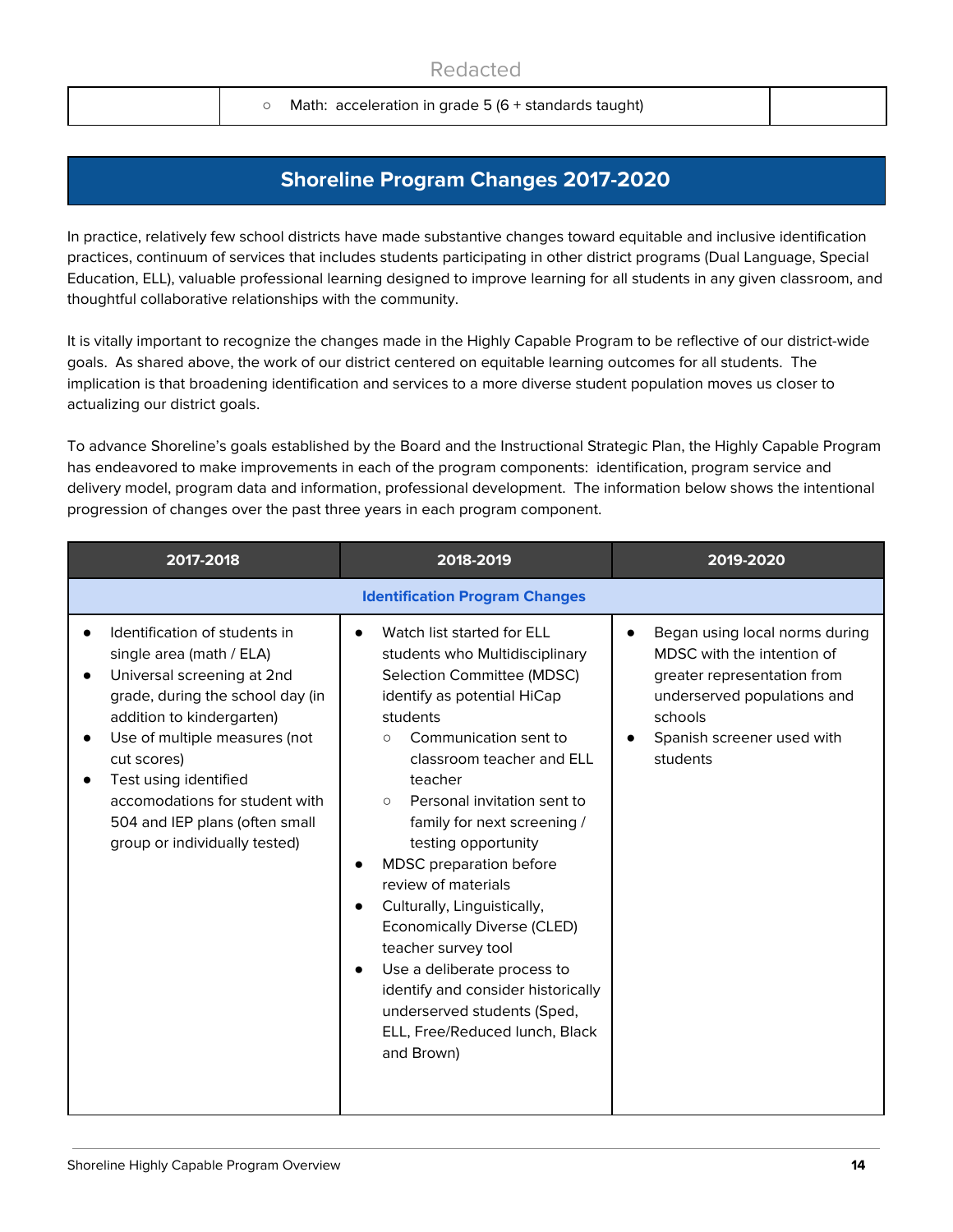|                                                                                                                                                                                                                    | <b>Program Service &amp; Delivery Model Program Changes</b>                                                                                                                                                                                                                                                                    |                                                                                                                                                                                                                                                       |  |  |  |  |
|--------------------------------------------------------------------------------------------------------------------------------------------------------------------------------------------------------------------|--------------------------------------------------------------------------------------------------------------------------------------------------------------------------------------------------------------------------------------------------------------------------------------------------------------------------------|-------------------------------------------------------------------------------------------------------------------------------------------------------------------------------------------------------------------------------------------------------|--|--|--|--|
| Began neighborhood services<br>Service of students identified in<br>either math or ELA started                                                                                                                     | Kindergarten services provided<br>$\bullet$<br>at neighborhood schools<br>Enrichment and extension tasks<br>$\bullet$<br>created for kindergarten                                                                                                                                                                              |                                                                                                                                                                                                                                                       |  |  |  |  |
|                                                                                                                                                                                                                    | <b>Program Data &amp; Information Changes</b>                                                                                                                                                                                                                                                                                  |                                                                                                                                                                                                                                                       |  |  |  |  |
| Teacher survey<br>Student demographic data<br>analysis<br>Advisory feedback and input                                                                                                                              | CEE Survey analysis (family,<br>$\bullet$<br>students, staff)<br>Student demographic data<br>$\bullet$<br>analysis<br>Advisory feedback and input                                                                                                                                                                              | CEE Survey analysis (family,<br>$\bullet$<br>students, staff)<br>Student demographic data<br>analysis<br>Advisory feedback and input                                                                                                                  |  |  |  |  |
|                                                                                                                                                                                                                    | <b>Professional Development Changes</b>                                                                                                                                                                                                                                                                                        |                                                                                                                                                                                                                                                       |  |  |  |  |
| K-6 all certificated staff<br>introduction to HiCap<br>District-level Community of<br>Practice (CoP) for HiCap magnet<br>teachers                                                                                  | Professional development on<br>$\bullet$<br>differentiating instruction<br>provided at various<br>elementary schools<br>District-level Community of<br>$\bullet$<br>Practice (CoP) for HiCap<br>magnet teachers<br>Training for paraeducators<br>$\bullet$<br>supporting kindergarten<br>enrichment in neighborhood<br>schools | Ongoing support for<br>teachers and grade-level<br>teams<br>District-level Community of<br>Practice (CoP) for HiCap<br>magnet teachers<br>Training for paraeducators<br>$\bullet$<br>supporting kindergarten<br>enrichment in neighborhood<br>schools |  |  |  |  |
|                                                                                                                                                                                                                    | <b>Community Connections</b>                                                                                                                                                                                                                                                                                                   |                                                                                                                                                                                                                                                       |  |  |  |  |
| HiCap Newsletter published<br>and shared with staff and<br>families<br>HiCap Advisory: provides a<br>forum for students, families,<br>teachers, and administrators to<br>collaboratively provide valuable<br>input | Updates to communication with<br>$\bullet$<br>staff and families<br>Reorganize HiCap District<br>$\bullet$<br>webpage                                                                                                                                                                                                          |                                                                                                                                                                                                                                                       |  |  |  |  |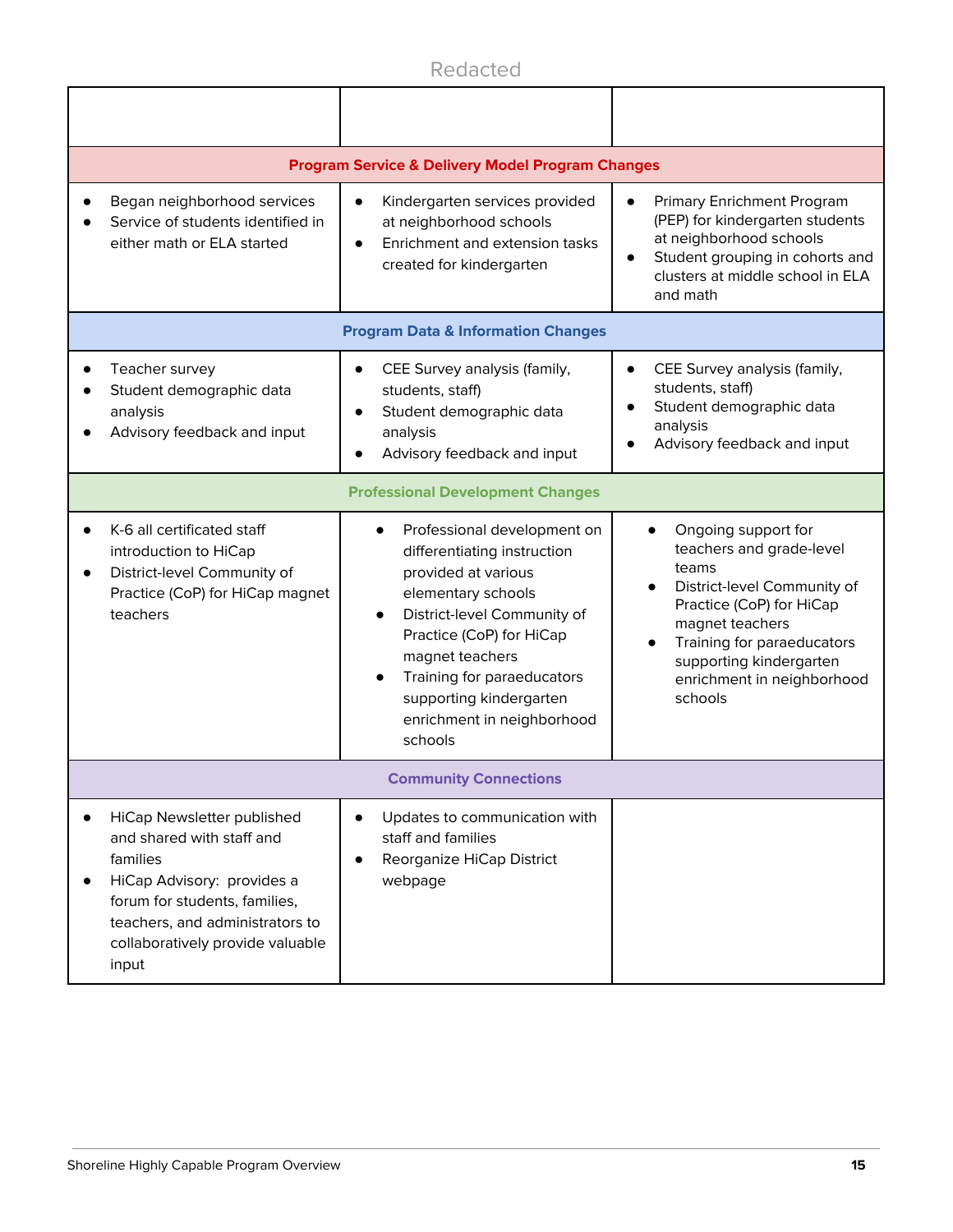## **Identification and Services Comparison**

The table below helps to illustrate the result of the various changes in program identification and services noted in the information above. The **blue bold** text under 2019-2020 Program View indicates changes from prior practice noted in underline under the 2015-2016 Program View.

|                                    | 2015-2016 Program View                                                                                  | 2019-2020 Program View                                                                                                                                                                |
|------------------------------------|---------------------------------------------------------------------------------------------------------|---------------------------------------------------------------------------------------------------------------------------------------------------------------------------------------|
| <b>Testing</b>                     | Universal screen & Test K<br>Opt in 1-12<br>Saturday testing                                            | Universal screen K<br>$\bullet$<br>Universal screen and test 2nd<br>In-school testing<br>Opt-in grades 1, 3-12<br>Test in Spanish (K-3)                                               |
| <b>Selection</b><br><b>Process</b> | Cut scores<br>$\bullet$<br>Renzulli form<br>$\bullet$<br>Eligible if identified in 2 areas<br>$\bullet$ | <b>Multiple measures</b><br><b>CLED &amp; Renzulli</b><br>Eligible if identified in single and double<br>areas<br>Deliberate process to identify historically<br>underserved students |
| <b>Service</b><br><b>Delivery</b>  | Magnet program only<br>$\bullet$<br>K - spring magnet services at Meridian Park<br>Year above in math   | Neighborhood schools grade level classes<br>Year above in math<br>K - Primary Enrichment Program at<br>$\bullet$<br>neighborhood school (1st year)                                    |
| Location                           | RC & MP<br>$\bullet$                                                                                    | RC & MP - magnet<br>Neighborhood schools                                                                                                                                              |

# **Shoreline HiCap Program**

With guidance from evidence-based best practice and Shoreline's deep commitment to identify and serve a student population that more closely reflects the diversity of our community - specifically historically underrepresented student groups, has resulted in the following changes:

### **Kindergarten and 1 st Grade**

Kindergarten students who are identified as eligible for the **Highly Capable Primary Enrichment Program (PEP)** begin receiving services in the spring of their Kindergarten year. The kindergarten program will run from March thru June. Students who qualify for PEP services will continue with services through their first grade year. At the end of first grade all students receiving PEP services will participate in the selection process for further highly capable programs that serve students in grade 2 and above.

Students who are determined eligible in math will receive small group instruction in differentiated math activities. Students who are determined eligible in ELA will receive literacy enrichment in the regular classroom. At the end of first grade all students receiving PEP services will participate in the selection process for further Highly Capable services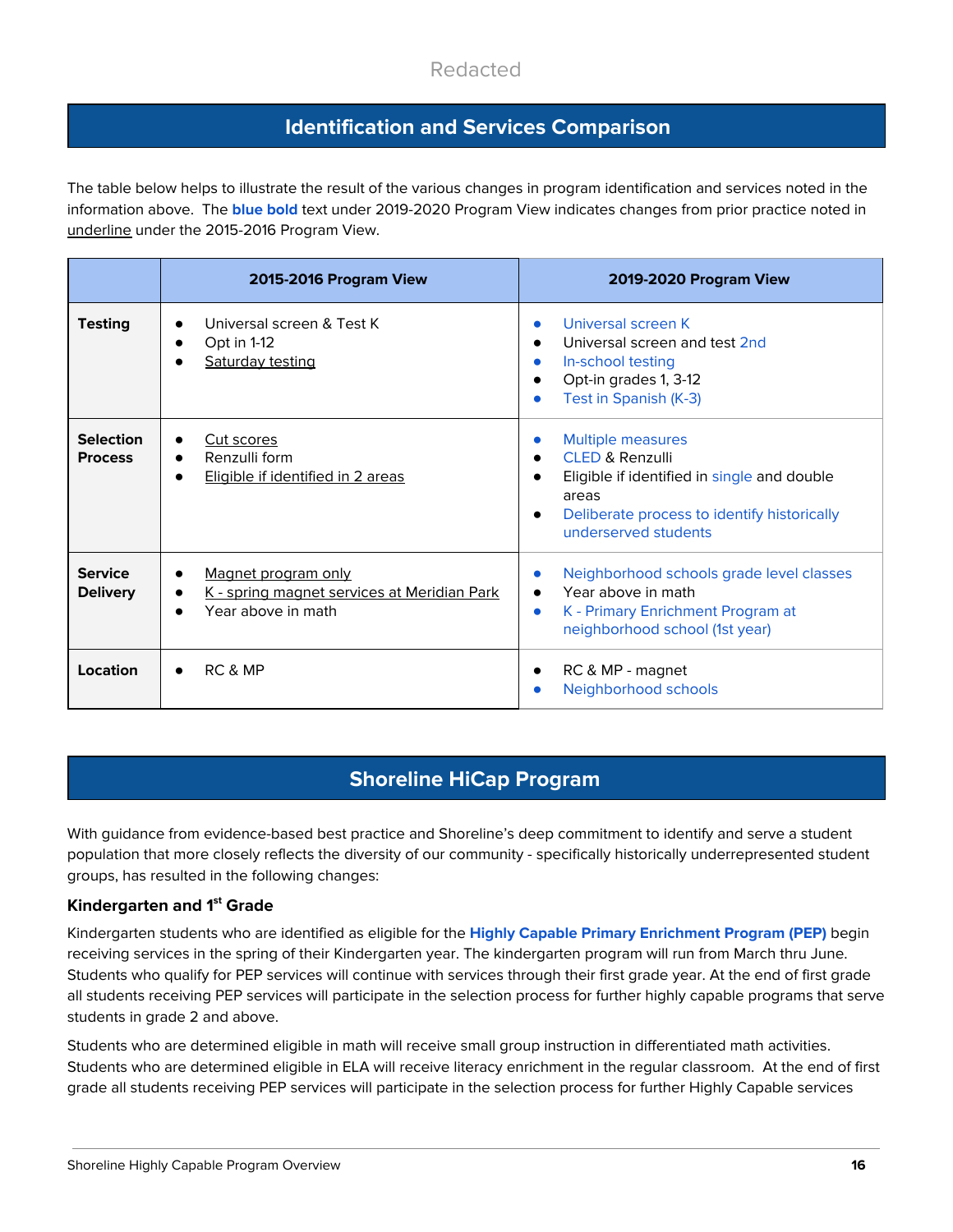beginning in second grade.

**What is the Primary Enrichment Program (PEP)?** Highly capable services at the kindergarten (beginning 2019-2020) and first grade (beginning 2020-2021) levels are provided in the regular classroom at the student's neighborhood school. Teachers and other professionals provide differentiated instruction by modifying the content, depth, and/or pace of a lesson. The PEP model allows students to receive highly capable services while participating with other students within their neighborhood school community.

**How long does the Primary Enrichment Program last?** PEP services begin during the spring of kindergarten and continue through the end of first grade. Students who receive highly capable services through PEP will participate in the selection process again at the end of first grade.

### **Grades 2-5**

**Highly Capable Service in the Magnet School**: Shoreline has a full-time, self-contained Highly Capable Program in Grades 2-5 for students who are identified in **BOTH** English Language Arts and Math. Instruction in English Language Arts is taught using grade-level standards, but at a greater level of depth, complexity, and speed. Students are accelerated one grade-level above in Mathematics grades 2-5. Because of the full-time, self-contained nature of the the magnet program some additional features distinguish the magnet program from services in neighborhood schools. These include:

- Other subjects, such as Social Studies and Science, may also be taught at greater levels of depth and complexity as all students in the classroom are ready to engage with content at deeper levels
- Integration of learning standards in the areas served (ELA and math) with other subjects throughout the day is possible
- Increased access to intellectual peers throughout the day
- Self-contained peer group may be a better fit for some students' social/emotional needs
- Teachers with more experience and training in meeting the cognitive and social/emotional needs of gifted learners

**Highly Capable Service in Neighborhood Schools**: Services are primarily provided within the general education classroom at the student's neighborhood school. Students in some schools are clustered within classrooms to provide access to intellectual peers. Services in English Language Arts consist of enrichment and extensions to grade-level standards and curriculum. Services in math follow the established district HiCap math model of acceleration.

- **●** Services in English Language Arts: There are many ways that teachers can differentiate for advanced learners and each classroom teacher decides how best to structure their classroom and learning to meet the needs of the highly capable students in the class. Highly capable students might read a different story or text than other students in the class but on the same topic, might be provided with different questions or tasks that are at a deeper level of thinking in response to grade level texts, or might have additional challenge tasks if they finish grade level work before their classmates.
- **●** Services in Math (grades 1 -6): Students in neighborhood schools experience math acceleration by walking to a classroom one grade level above for math instruction. Currently, in 6th grade, students who need access to middle school math receive instruction from a pull-out math teacher, rather than traveling to the middle school for math instruction.

**Highly Capable Math Instruction Magnet and Neighborhood Schools** (starting with current kindergarten class)**:** The current kindergarten class will be the first to follow the newly adopted math sequence for students determined eligible in the area of math. The service model will serve students at both our magnet and neighborhood schools.

- Services for 2nd and 3rd grades students who are identified in the area of math will include enrichment and differentiation of grade level standards
- Services in grade 4 include combining standards from grades 4 and 5. Due to the overlap and alignment between the standards, this compression of standards is viewed as appropriate. In 5th grade students would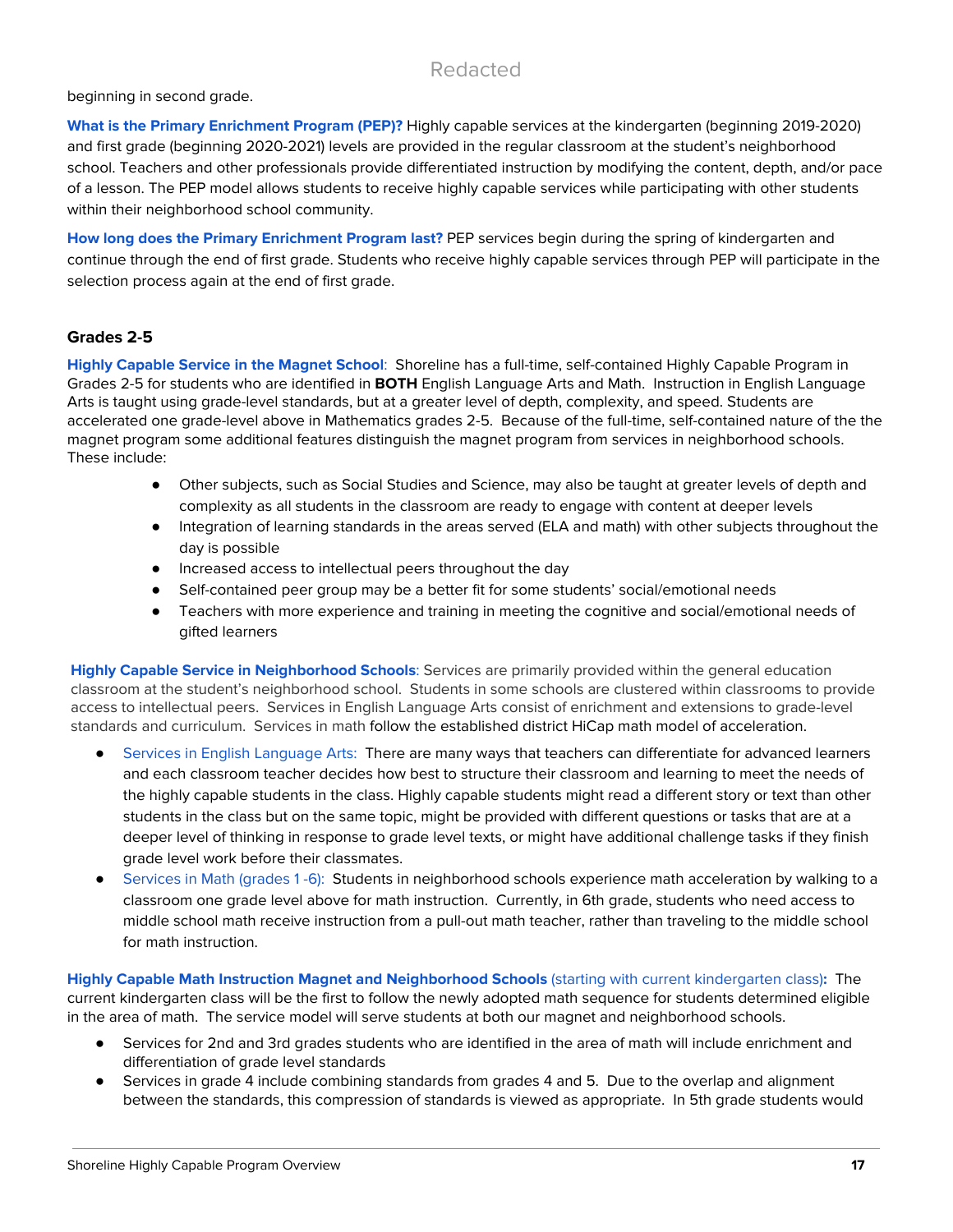receive instruction in the 6th grade standards. The resulting acceleration would provide students with math instruction a single year ahead of grade level peers.

### **Middle School**

In English Language Arts, students in grades 6-8 have the option to participate in a highly capable cohort group. Students who qualify for ELA services can be placed in a class period of English specifically for highly capable students. When there are not enough students to complete a class, highly capable students will be clustered together in the class period and the class will be filled with other students. Students and families can elect to participate in the ELA cohort on the registration form. The highly capable ELA cohort will:

- Allow the teacher to customize the grade-level curriculum and standards to better meet the academic needs of gifted students
- Provide increased access to intellectual peers
- Provide a supportive environment that meets the social/emotional learning needs of highly capable students

For Math, students will continue to be placed based on course level. Students entering highly capable services for the first time in middle school have the ability to accelerate their math placement.

### **High School**

Highly capable students have a wide variety of challenging courses open to them in high school. Therefore we do not have specific classes just for these students. The counselors at their schools monitor the progress of the highly capable students on a regular basis paying attention to which classes they are taking and their progress. The goal is to ensure that they are taking advantage of the challenging work of which we know they are capable.

Honors, Advanced Placement (AP), and University of Washington Credit Courses in multiple departments give students the chance to find challenging courses according to their own unique needs and capabilities.

High school juniors and seniors are eligible for Running Start at [Shorewood](https://www.shorelineschools.org/site/Default.aspx?PageID=719) and [Shorecrest](https://www.shorelineschools.org/site/Default.aspx?PageID=709). Running Start students take community college classes tuition free and earn credits at the high school and college simultaneously.

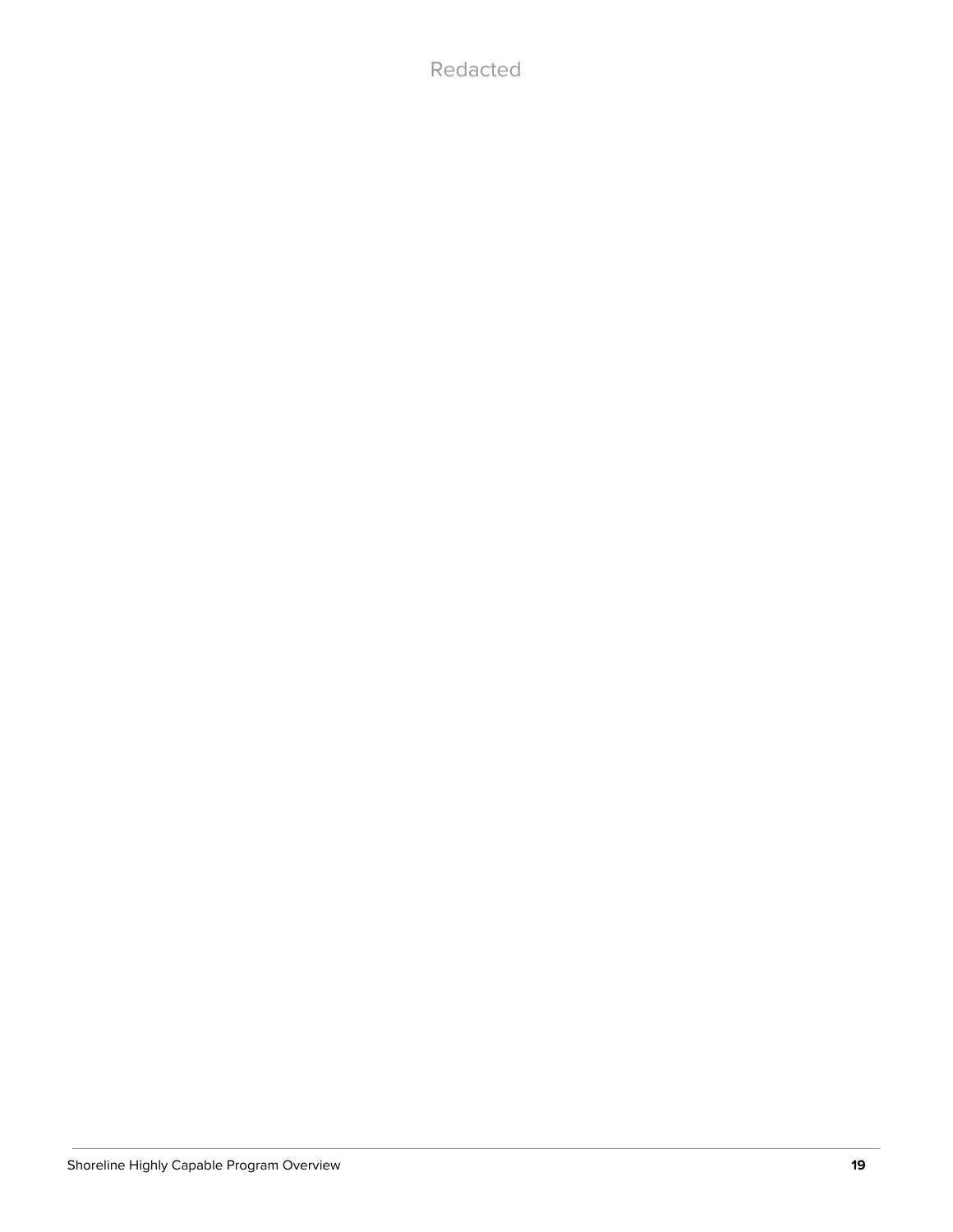# **Shoreline HiCap Student Data**

### **Understanding the Demographic Data**

Historical demographic data prior to 2016-2017 is difficult to obtain as we did not capture data in a way that allows for disaggregation by identification time period. During the recent three years, we have been more intentional about the data we collect as we have identified specific goals related to the identification of students commensurate with the diversity of our community.

### **Comparison Data**

The two tables below provide comparison data from 2016-2017 and 2019-2020. Both tables represent demographic data relative to students identified for highly capable services and the total population. Data from 2016-2017 reflects the program when we only identified students in two areas (ELA and math) and served via the magnet program. In contrast, the 2019-2020 data includes students identified in both math and ELA (Dual Eligible) and those determined eligible in a single area (math or ELA). Additionally, the data in 2019-2020 is broken down into K-3 and 4-12 grade spans as the new identification process and service model most impacted the K-3 students.

|                               | <b>Comparison Data for 2016-2017 Grades 1-12</b> |               |              |              |              |                 |                             |                    |             |            |  |  |
|-------------------------------|--------------------------------------------------|---------------|--------------|--------------|--------------|-----------------|-----------------------------|--------------------|-------------|------------|--|--|
|                               | <b>Male</b>                                      | <b>Female</b> | <b>White</b> | <b>Asian</b> | <b>Black</b> | <b>Hispanic</b> | Two or<br><b>More Races</b> | <b>FR</b><br>Lunch | <b>SpEd</b> | <b>LEP</b> |  |  |
| All (1-12)<br><b>Students</b> | 52.0%                                            | 48.0%         | 53.3%        | 13.6%        | 7.1%         | 12.9%           | 12.1%                       | 29.0%              | 11.3%       | 8.5%       |  |  |
| All HiCap<br>students         | 56.0%                                            | 44.0%         | 64.0%        | 14.3%        | 2.0%         | 4.4%            | 15.0%                       | 7.8%               | 3.2%        | 1.7%       |  |  |

|                                        | <b>Comparison Data for 2019-2020</b> |        |              |              |              |                 |                             |          |             |            |  |
|----------------------------------------|--------------------------------------|--------|--------------|--------------|--------------|-----------------|-----------------------------|----------|-------------|------------|--|
|                                        | <b>Male</b>                          | Female | <b>White</b> | <b>Asian</b> | <b>Black</b> | <b>Hispanic</b> | Two or More<br><b>Races</b> | FR Lunch | <b>SpEd</b> | <b>LEP</b> |  |
| All<br>Shoreline<br>students<br>$K-12$ | 51.9%                                | 48.0%  | 52.3%        | 12.9%        | 7.8%         | 13.8%           | 12.3%                       | 24.1%    | 12.5%       | 8.6%       |  |
| Total<br>HiCap K-3                     | 55.6%                                | 44.4%  | 57.0%        | 20.8%        |              | 3.8%            | 14.3%                       | 8.8%     | 6.9%        | 4.4%       |  |
| Total<br>HiCap 4-12                    | 56.2%                                | 43.8%  | 63.0%        | 14.5%        | 2.4%         | 4.9%            | 14.7%                       | 6.7%     | 3.0%        |            |  |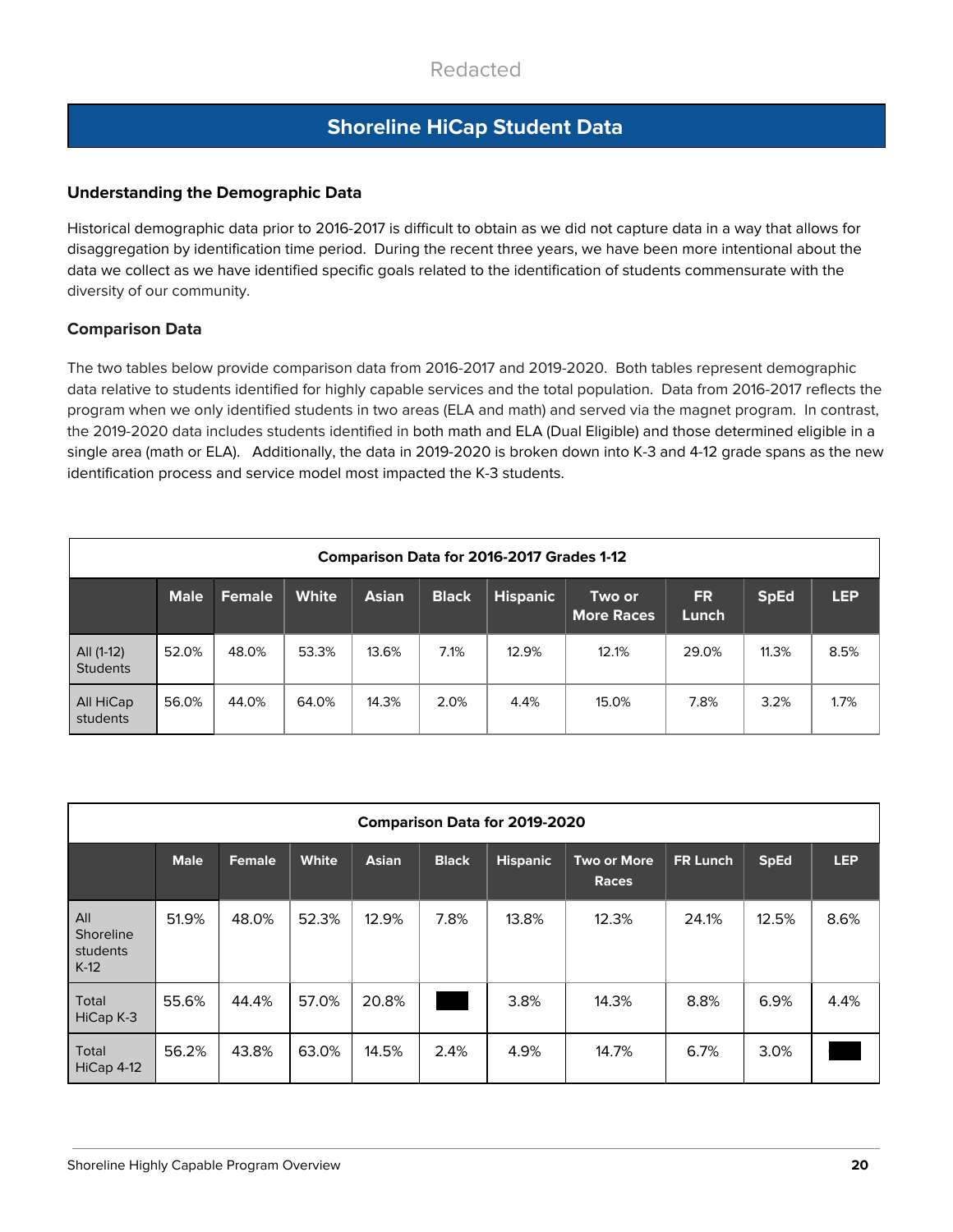### **Kindergarten Data at a Glance**

As we have adjusted our process for identification we see shifts in our demographics. We know that identification at kindergarten is difficult and can result in overidentification of students who have experienced early learning over those who have not.

Data for 2019-2020 students indicates an increase since 2016-2017 in the number of students of color identified for highly capable services, the number of students receiving free or reduced price lunch identified for highly capable services, the number of students receiving special education services identified for highly capable services, and the number of Limited English Proficiency students identified for highly capable services. It is important to note that the largest population of Limited English Proficient students also identifies as Asian. So, when we identify more LEP students, the number of Asian students identified also increases.

|                       | Data for Current Kindergarten Students (Class of 2032) |               |       |              |              |                 |                      |          |             |            |  |
|-----------------------|--------------------------------------------------------|---------------|-------|--------------|--------------|-----------------|----------------------|----------|-------------|------------|--|
|                       | <b>Male</b>                                            | <b>Female</b> | White | <b>Asian</b> | <b>Black</b> | <b>Hispanic</b> | Two or More<br>Races | FR Lunch | <b>SpEd</b> | <b>LEP</b> |  |
| All K                 | 51.4%                                                  | 48.3%         | 54.2% | 13.6%        | 6.6%         | 13.3%           | 11.5%                | 22.6%    | 7.7%        | 20.3%      |  |
| HiCap K<br>identified | 50.7%                                                  | 49.3%         | 50.7% | 28.2%        |              |                 | 15.5%                |          |             | 15.5%      |  |

It is important to note the small subgroup population size can have a disproportionate impact on percentages.

### **Cohort Data**

To understand how the intentional multiple year identification process plays out for students in Shoreline it is most useful to examine a grade level group or cohort. In a cohort, students will have one informal and two formal opportunities to be identified for services. Recent changes now provide students opportunity for participation in informal identification at kindergarten and formal screening and identification at the end of 1st grade and in 3rd grade.

In the chart below, it is evident that the additional opportunity provides greater access to the highly capable program for many of our students.

|                                                | <b>Cohort Data for Current 2nd Grade Students (Class of 2030)</b> |        |              |       |              |                 |                             |          |             |            |  |  |
|------------------------------------------------|-------------------------------------------------------------------|--------|--------------|-------|--------------|-----------------|-----------------------------|----------|-------------|------------|--|--|
|                                                | <b>Male</b>                                                       | Female | <b>White</b> | Asian | <b>Black</b> | <b>Hispanic</b> | Two or<br><b>More Races</b> | FR Lunch | <b>SpEd</b> | <b>LEP</b> |  |  |
| All current 2nd<br>grade students<br>(760)     | 48.6%                                                             | 51.4%  | 54.1%        | 13.6% | 6.6%         | 12.1%           | 13.4%                       | 22.2%    | 10.9%       | 15.8%      |  |  |
| Identified in K<br>for HiCap <sup>*</sup> (58) | 53.5%                                                             | 46.6%  | 62.1%        | 20.7% |              |                 |                             |          |             |            |  |  |
| Identified in 2nd<br>for HiCap (26)            | 42.3%                                                             | 57.7%  | 42.3%        |       |              |                 |                             |          |             |            |  |  |

\*Demographics at the time of identification in 2017-2018. Not all of the students identified in Kindergarten are currently still enrolled in Shoreline.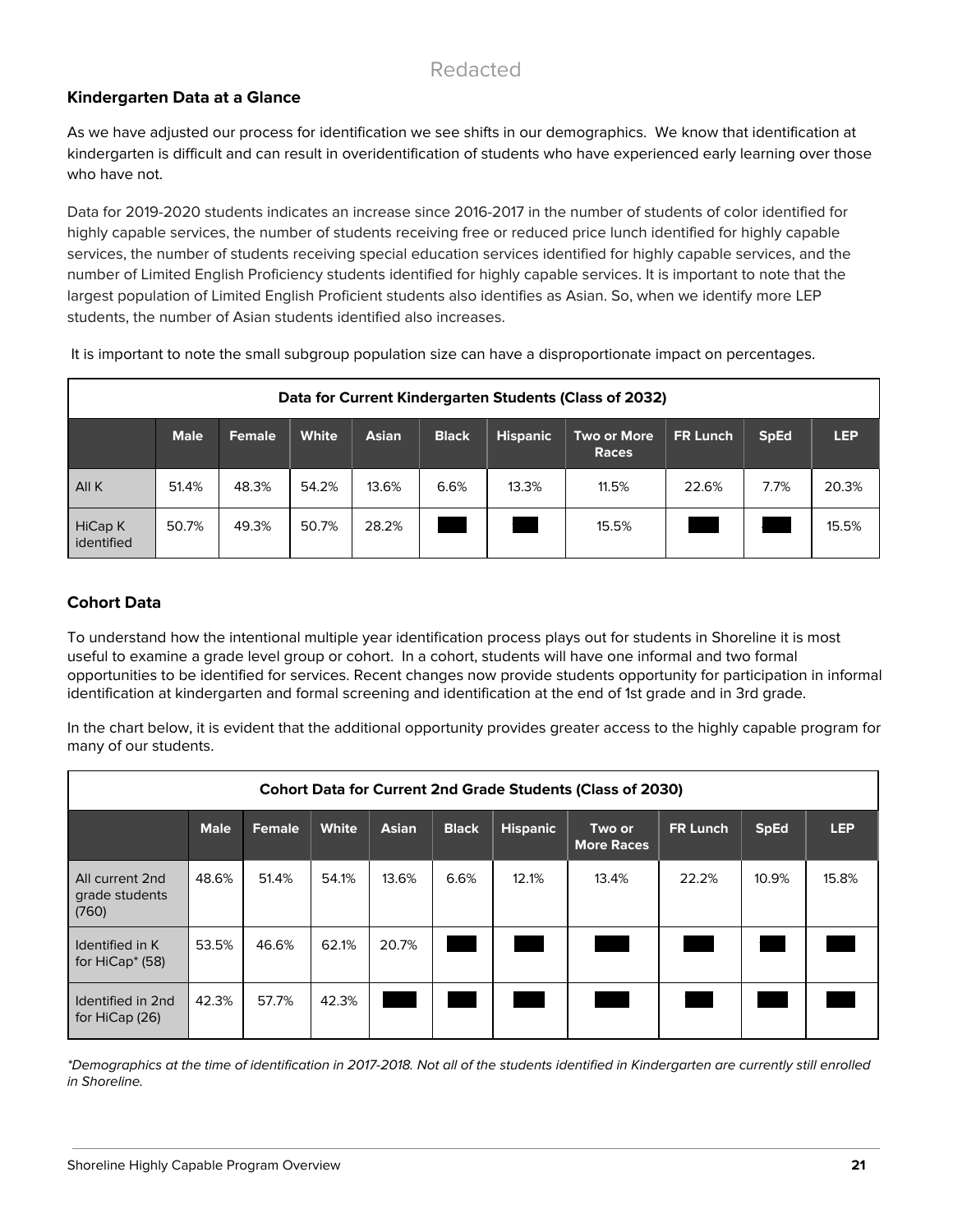### **Understanding Student Eligibility and Service Data**

This data reflects students who are determined eligible for highly capable services in one area, either math or ELA. Students eligible for services in one area remain in their neighborhood/home school and receive services in their general education classroom.

| 2020-2021<br><b>Qualified Single Area</b> |                                             |                                              |                                             |                                              |                             |  |  |  |  |  |  |
|-------------------------------------------|---------------------------------------------|----------------------------------------------|---------------------------------------------|----------------------------------------------|-----------------------------|--|--|--|--|--|--|
| Grade                                     | Total # of<br><b>ELA</b><br><b>Westside</b> | Total # of<br><b>Math</b><br><b>Westside</b> | Total # of<br><b>ELA</b><br><b>Eastside</b> | Total # of<br><b>Math</b><br><b>Eastside</b> | <b>Grade level</b><br>total |  |  |  |  |  |  |
| 1                                         |                                             |                                              |                                             | п                                            | 29                          |  |  |  |  |  |  |
| $\overline{2}$                            |                                             |                                              |                                             |                                              | 38                          |  |  |  |  |  |  |
| 3                                         |                                             |                                              |                                             |                                              | 37                          |  |  |  |  |  |  |
| $\overline{4}$                            |                                             |                                              |                                             |                                              | 34                          |  |  |  |  |  |  |
| 5                                         |                                             |                                              | ſ                                           | П                                            | 40                          |  |  |  |  |  |  |
| 6                                         |                                             |                                              |                                             |                                              | 32                          |  |  |  |  |  |  |
| <b>Total</b>                              | 35                                          | 77                                           | 32                                          | 66                                           | 210                         |  |  |  |  |  |  |

Students qualifying for services in both math and ELA (Dual Eligible) have the option of attending the magnet program or remaining at their neighborhood school for highly capable services. The data below indicate that approximately 70% of students who are dual eligible for highly capable services choose to attend the magnet program, with more students choosing to attend the magnet program at Meridian Park than Ridgecrest.

| <b>Current Dual Eligible (Magnet) 19-20 HiCap Students</b> |                       |                                     |                    |                                            |               |                  |                  |      |     |                              |                     |                   |                     |
|------------------------------------------------------------|-----------------------|-------------------------------------|--------------------|--------------------------------------------|---------------|------------------|------------------|------|-----|------------------------------|---------------------|-------------------|---------------------|
| Current<br>19-20                                           | Total #<br>of Dual    | Total #<br>of Dual                  | Total #<br>of Dual | Total #<br>Total %<br>Choosing<br>Choosing |               | <b>MP Magnet</b> | <b>RC Magnet</b> |      |     | <b>Neighborhood Services</b> |                     |                   |                     |
| Grade                                                      | Eligible-<br>Westside | <b>Eligible-</b><br><b>Eastside</b> | Eligible           | <b>Magnet</b>                              | <b>Magnet</b> | $#$              | $\%$             | $\#$ | %   | #at<br><b>WS</b>             | $%$ at<br><b>WS</b> | # at<br><b>ES</b> | $%$ at<br><b>ES</b> |
|                                                            |                       | П                                   |                    |                                            |               |                  |                  |      |     | П                            |                     |                   |                     |
| $\overline{2}$                                             |                       | П                                   |                    |                                            |               |                  |                  |      |     | I                            |                     |                   |                     |
| 3                                                          |                       |                                     |                    |                                            |               |                  |                  |      |     |                              |                     |                   |                     |
| 4                                                          |                       |                                     |                    |                                            |               |                  |                  | ٠    |     | П                            |                     |                   |                     |
| 5                                                          |                       |                                     |                    |                                            |               |                  |                  |      |     |                              |                     |                   |                     |
| 6                                                          |                       |                                     |                    | П                                          |               |                  |                  | ٠    |     |                              |                     |                   |                     |
| <b>Total</b>                                               | 248                   | 175                                 | 423                | 296                                        | 70%           | 187              | 75%              | 109  | 62% | 61                           | 25%                 | 66                | 38%                 |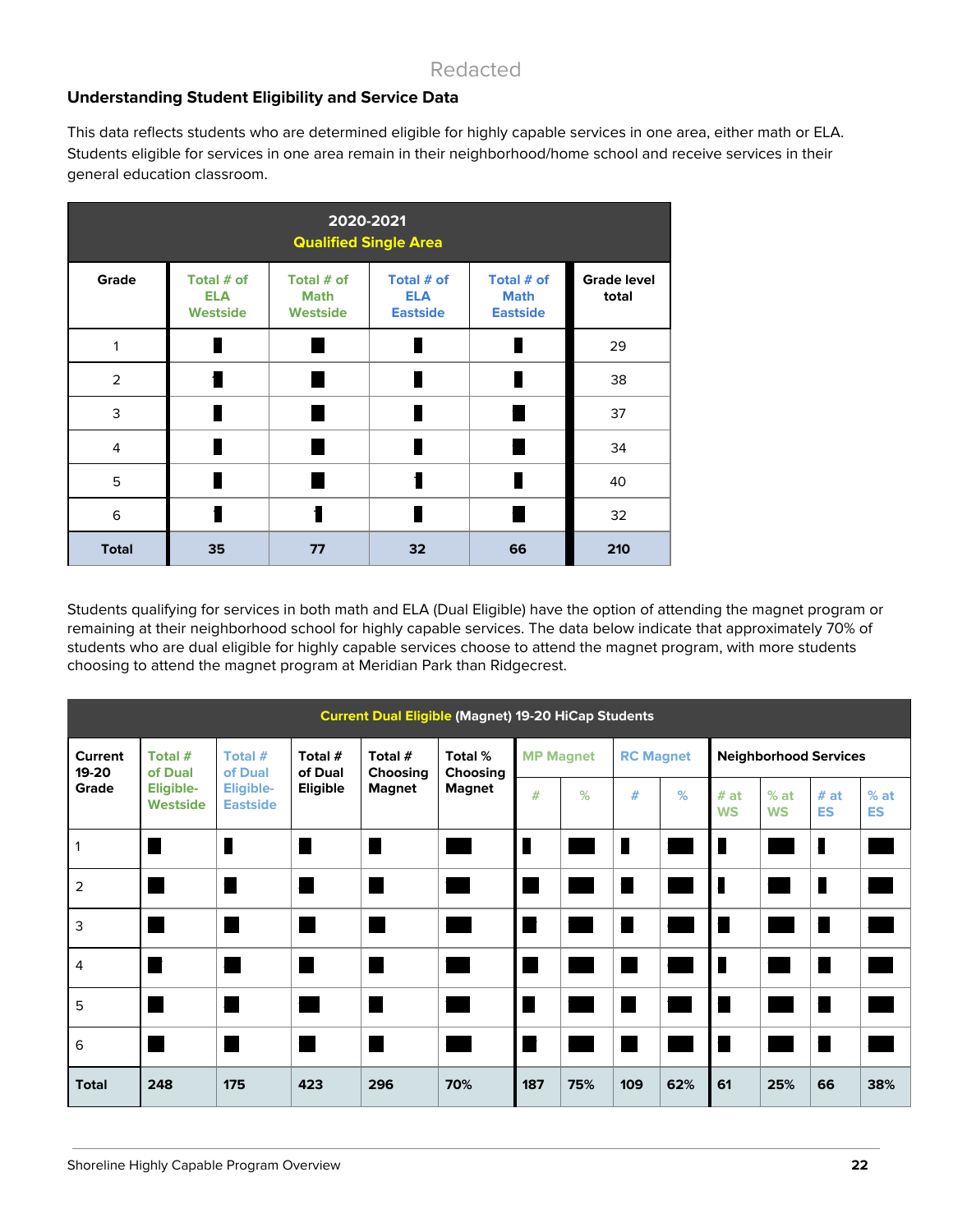### **Dual Eligible and Magnet Program**

Data for students qualified as both math and ELA (Dual Eligible) and have selected to participate in the magnet program further illustrates the variability by grade level and the consistently higher numbers of students attending the west magnet program. It is important to remember that at grades 1 -3 the neighborhood program was an option for families with students who were dual area eligible. The numbers in the upper grades reflect students who only had the magnet as an option for services.

|                                  | <b>Newly Qualified Dual Eligible</b><br>(Magnet) 19-20 HiCap Students (eligible<br>to begin services 20-21) |                                           | <b>Current Magnet Clas</b><br><b>Configurations - Merio</b><br><b>Park</b> |                  |
|----------------------------------|-------------------------------------------------------------------------------------------------------------|-------------------------------------------|----------------------------------------------------------------------------|------------------|
| <b>Current</b><br>19-20<br>Grade | $#$ Dual<br><b>Eligible at</b><br><b>WS</b>                                                                 | # Dual<br><b>Eligible at</b><br><b>ES</b> | <b>Current</b><br>19-20<br><b>Grade</b>                                    | $#$ of<br>studer |
| 1                                |                                                                                                             |                                           | 1/2                                                                        |                  |
| $\overline{2}$                   |                                                                                                             |                                           | 1/2                                                                        |                  |
| 3                                |                                                                                                             |                                           | 3                                                                          |                  |
| 4                                |                                                                                                             |                                           | 3/4                                                                        |                  |
| 5                                |                                                                                                             |                                           | $\overline{4}$                                                             |                  |
| 6                                |                                                                                                             |                                           | 5                                                                          |                  |
| <b>Total</b>                     | 32                                                                                                          | 26                                        | 5/6                                                                        |                  |

|                      | <b>Newly Qualified Dual Eligible</b><br>gnet) 19-20 HiCap Students (eligible<br>to begin services 20-21) |                                           |                                             | <b>Current Magnet Class</b><br><b>Configurations - Meridian</b><br><b>Park</b> | <b>Current Magnet Class</b><br><b>Configurations -</b><br><b>Ridgecrest</b> |                         |
|----------------------|----------------------------------------------------------------------------------------------------------|-------------------------------------------|---------------------------------------------|--------------------------------------------------------------------------------|-----------------------------------------------------------------------------|-------------------------|
| rent<br>$-20$<br>ade | $#$ Dual<br><b>Eligible at</b><br><b>WS</b>                                                              | # Dual<br><b>Eligible at</b><br><b>ES</b> | <b>Current</b><br>$19 - 20$<br><b>Grade</b> | # of<br><b>students</b>                                                        | <b>Current</b><br>$19 - 20$<br><b>Grade</b>                                 | # of<br><b>students</b> |
| 1                    |                                                                                                          |                                           | 1/2                                         |                                                                                |                                                                             |                         |
| $\overline{2}$       |                                                                                                          |                                           | 1/2                                         |                                                                                | П                                                                           |                         |
| 3                    |                                                                                                          |                                           | 3                                           |                                                                                | ł                                                                           |                         |
| 4                    |                                                                                                          |                                           | 3/4                                         |                                                                                |                                                                             |                         |
| 5                    |                                                                                                          |                                           | 4                                           |                                                                                |                                                                             |                         |
| 6                    |                                                                                                          |                                           | 5                                           |                                                                                |                                                                             |                         |
| <b>otal</b>          | 32                                                                                                       | 26                                        | 5/6                                         |                                                                                |                                                                             |                         |
|                      |                                                                                                          |                                           | 6                                           |                                                                                |                                                                             |                         |
|                      |                                                                                                          |                                           | <b>Total</b>                                | 187                                                                            | <b>Total</b>                                                                | 109                     |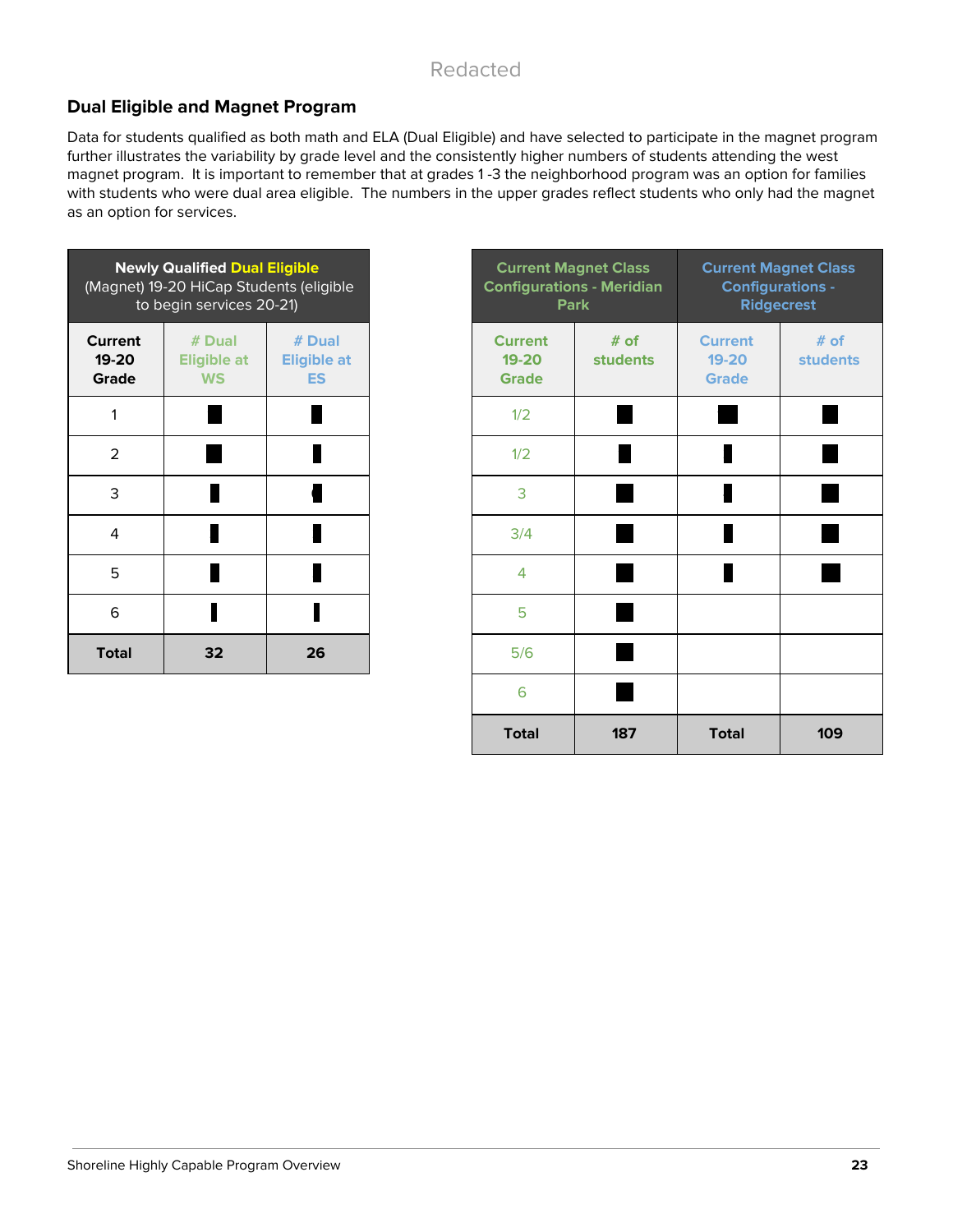### **Comparing Magnet Student Group Achievement Results**

The data below contrast the demographic and achievement results of students attending the magnet programs at Ridgecrest and Meridian Park with that of their general education peers attending the same schools. It is worth noting that all schools have both highly capable students and general education students reflected in their demographic and achievement data information, and is generally not separated for reporting purposes. It is likely that if Ridgecrest no longer housed a highly capable magnet program, some of those students would choose to stay at Ridgecrest and their demographic and achievement data would thereafter be included in the "General Education Students" category.

|       |        |       |       |       |                | <b>Ridgecrest HiCap Magnet Students 2019-2020</b>      |           |      |            |                                 |                |
|-------|--------|-------|-------|-------|----------------|--------------------------------------------------------|-----------|------|------------|---------------------------------|----------------|
|       |        |       |       |       |                | Two or More                                            | FR.       |      |            | Level 3 or 4 on Level 3 or 4 on |                |
| Male  | Female | White | Asian |       | Black Hispanic | Races                                                  | Lunch     | SpEd | <b>LEP</b> | Math SBA                        | <b>ELA SBA</b> |
| 55.6% | 44.4%  | 57.4% | 17.6% |       |                | 17.6%                                                  |           |      |            | 100.0%                          | 100.0%         |
|       |        |       |       |       |                |                                                        |           |      |            |                                 |                |
|       |        |       |       |       |                |                                                        |           |      |            |                                 |                |
|       |        |       |       |       |                | <b>Ridgecrest General Education Students 2019-2020</b> |           |      |            |                                 |                |
|       |        |       |       |       |                | Two or More                                            | <b>FR</b> |      |            | Level 3 or 4 on Level 3 or 4 on |                |
| Male  | Female | White | Asian |       | Black Hispanic | Races                                                  | Lunch     | SpEd | <b>LEP</b> | Math SBA                        | <b>ELA SBA</b> |
| 51.8% | 48.2%  | 48.9% | 12.7% | 10.0% | 15.3%          | 13.1%                                                  | 31.4%     | 9.3% | 13.6%      | 46.5%                           | 58.7%          |

|       | <b>Meridian Park HiCap Magnet Students 2019-2020</b> |       |       |  |                |             |       |      |            |                                 |         |
|-------|------------------------------------------------------|-------|-------|--|----------------|-------------|-------|------|------------|---------------------------------|---------|
|       |                                                      |       |       |  |                | Two or More | FR.   |      |            | Level 3 or 4 on Level 3 or 4 on |         |
| Male  | Female                                               | White | Asian |  | Black Hispanic | Races       | Lunch | SpEd | <b>LEP</b> | Math SBA                        | ELA SBA |
| 55.6% | 44.4%                                                | 56.7% | 21.9% |  |                | 15.5%       | 5.9%  |      |            | 100.0%                          | 100.0%  |

|       | <b>Meridian Park General Education Students 2019-2020</b> |       |       |       |                |                        |              |       |            |                                             |         |
|-------|-----------------------------------------------------------|-------|-------|-------|----------------|------------------------|--------------|-------|------------|---------------------------------------------|---------|
| Male  | <b>Female</b>   White                                     |       | Asian |       | Black Hispanic | Two or More L<br>Races | FR.<br>Lunch | SpEd  | <b>LEP</b> | Level 3 or 4 on Level 3 or 4 on<br>Math SBA | ELA SBA |
| 47.6% | 52.4%                                                     | 41.1% | 15.6% | 11.6% | 19.0%          | 12.0%                  | 32.4%        | 11.1% | 17.4%      | 65.8%                                       | 68.4%   |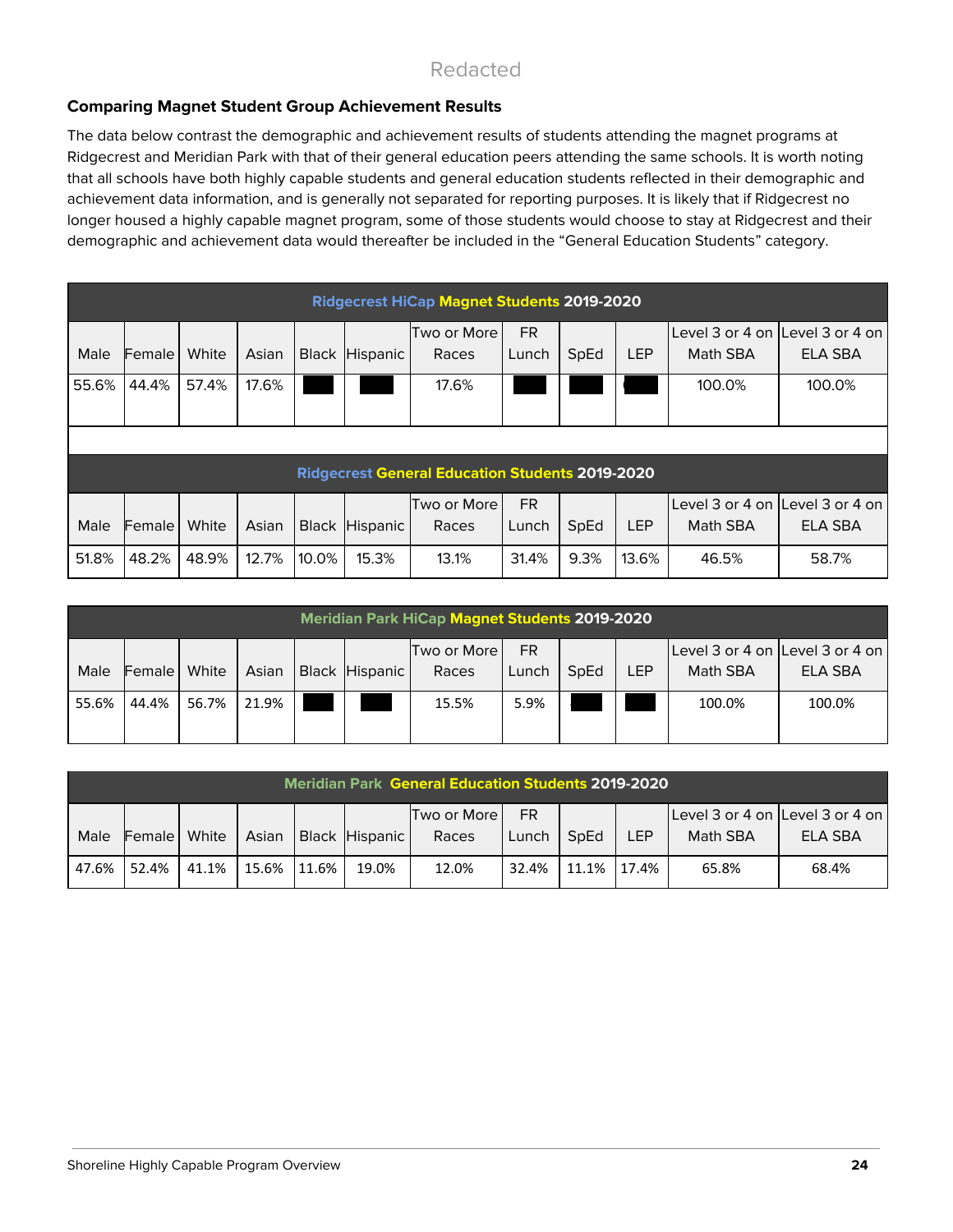# **Highly Capable Program Financial Overview**

### **2019-2020 Data as of 11/30/2019**

| <b>Financial Summary</b>                                                | 2019-2020 | 2018-2019 | 2017-2018* | 2016-2017 | 2015-2016 |
|-------------------------------------------------------------------------|-----------|-----------|------------|-----------|-----------|
|                                                                         |           |           |            |           |           |
| <b>Revenues:</b>                                                        |           |           |            |           |           |
| State Categorical Funding \$320,482                                     |           | \$303,564 | \$221,435  | \$97,286  | \$93,001  |
| Local Revenue (optional testing fees) \$55                              |           | \$550     | \$825      | \$700     | \$950     |
|                                                                         |           |           |            |           |           |
| Expenditures:                                                           |           |           |            |           |           |
| Supplemental Cert Teachers (above BEA classroom) \$211,001              |           | \$229,578 | \$107,422  | \$56,657  | \$16,017  |
| Staff Development \$2,605                                               |           | \$7,175   | \$10,974   | \$14,852  | \$4,843   |
| Testing (Supplies, Proctors) \$18,740                                   |           | \$25,054  | \$34,247   | \$7,224   | \$23,603  |
| Department support \$49,511                                             |           | \$23,261  | \$42,974   | \$45,377  | \$36,743  |
| "Indirect Costs" (Business/payroll/HR) \$10,928                         |           | \$9,228   | \$7,281    | \$3,444   | \$2,669   |
| <b>TOTAL</b>                                                            | \$292,785 | \$294,297 | \$202,898  | \$127,554 | \$83,875  |
|                                                                         |           |           |            |           |           |
| <b>Without Indirect Costs</b>                                           | \$281,857 | \$285,069 | \$195,617  | \$124,110 | \$81,206  |
| *Added Walk to Math teaching FTE at each neighborhood school            |           |           |            |           |           |
|                                                                         |           |           |            |           |           |
| Plus Levy-Funded Highly Capable TOSA (Teacher on Special<br>Assignment) | \$185,970 | \$167,365 | \$137,351  | <b>NA</b> | <b>NA</b> |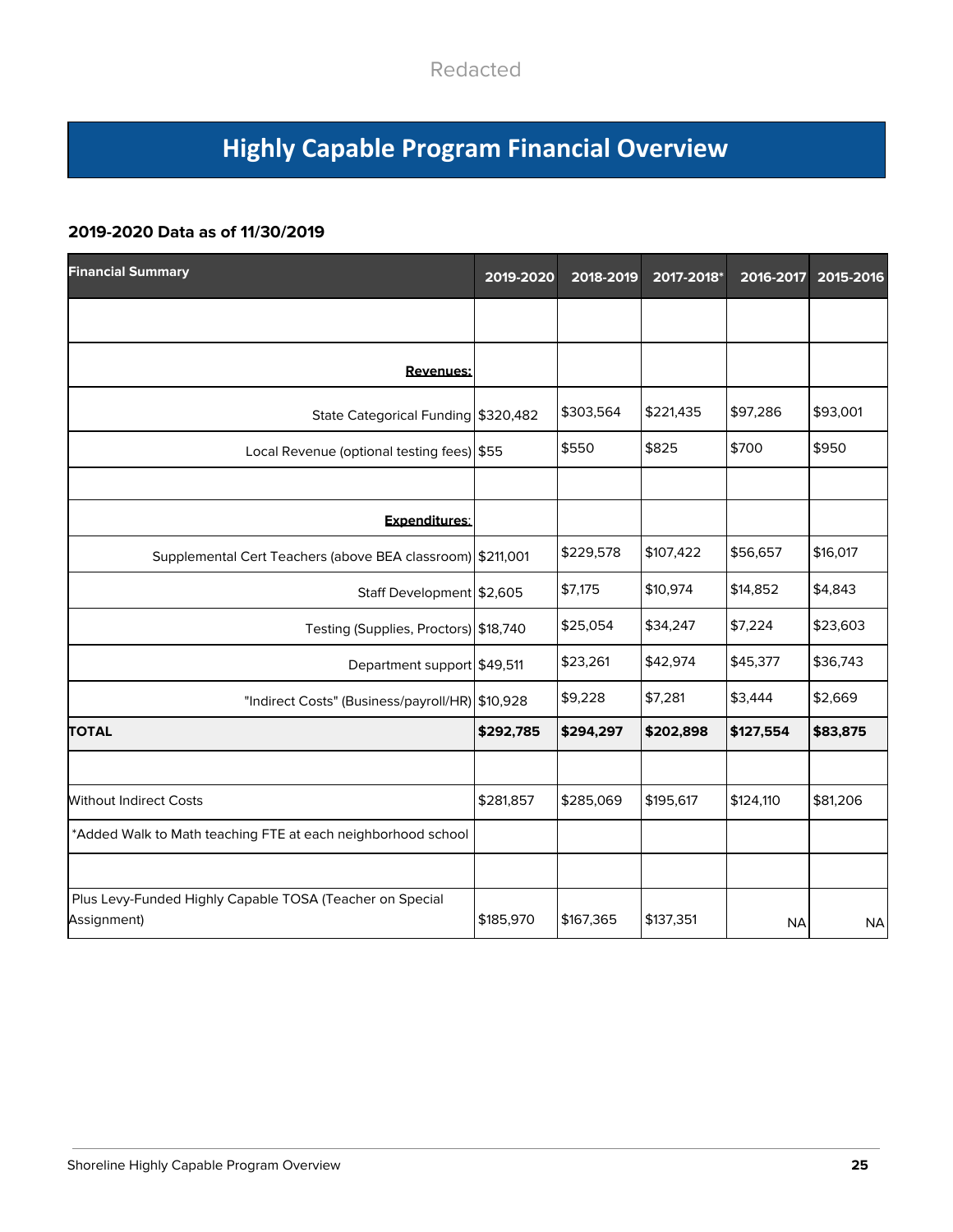# **Highly Capable Enrollment Information** (from School Reports)

|                        |                |         | 2019-2020 |         |         |         | <b>Summary</b> |                   |             |
|------------------------|----------------|---------|-----------|---------|---------|---------|----------------|-------------------|-------------|
|                        | Grade 1        | Grade 2 | Grade 3   | Grade 4 | Grade 5 | Grade 6 |                |                   |             |
| <b>Staffing Ratio</b>  | 20             | 20      | 20        | 27      | 28      | 28      |                |                   |             |
| Sept Enrollment        |                |         |           |         |         |         |                |                   |             |
| <b>MPHC Students</b>   | 9              | 25      | 36        | 39      | 41      | 36      | 186            | total             |             |
| Generated staffing     | 0.45           | 1.25    | 1.80      | 1.44    | 1.46    | 1.29    | 7.69           | staffing by ratio |             |
| Actual staffing        |                |         |           |         |         |         | 8.00           | actual staffing   |             |
|                        |                |         |           |         |         |         | 0.31           | staffing overage  |             |
| <b>RCHC Students</b>   | $\overline{2}$ | 10      | 19        | 25      | 33      | 20      | 109            | total             |             |
| Generated staffing     | 0.10           | 0.50    | 0.95      | 0.93    | 1.18    | 0.71    | 4.37           | staffing by ratio |             |
| <b>Actual staffing</b> |                |         |           |         |         |         | 5.00           | actual staffing   |             |
|                        |                |         |           |         |         |         | 0.63           | staffing overage  | \$93,698.09 |

| 0.63      | staffing overage |
|-----------|------------------|
|           |                  |
| 0.94      | total overage    |
| \$148,440 | \$ per FTE       |
| \$139,055 | \$ staff overage |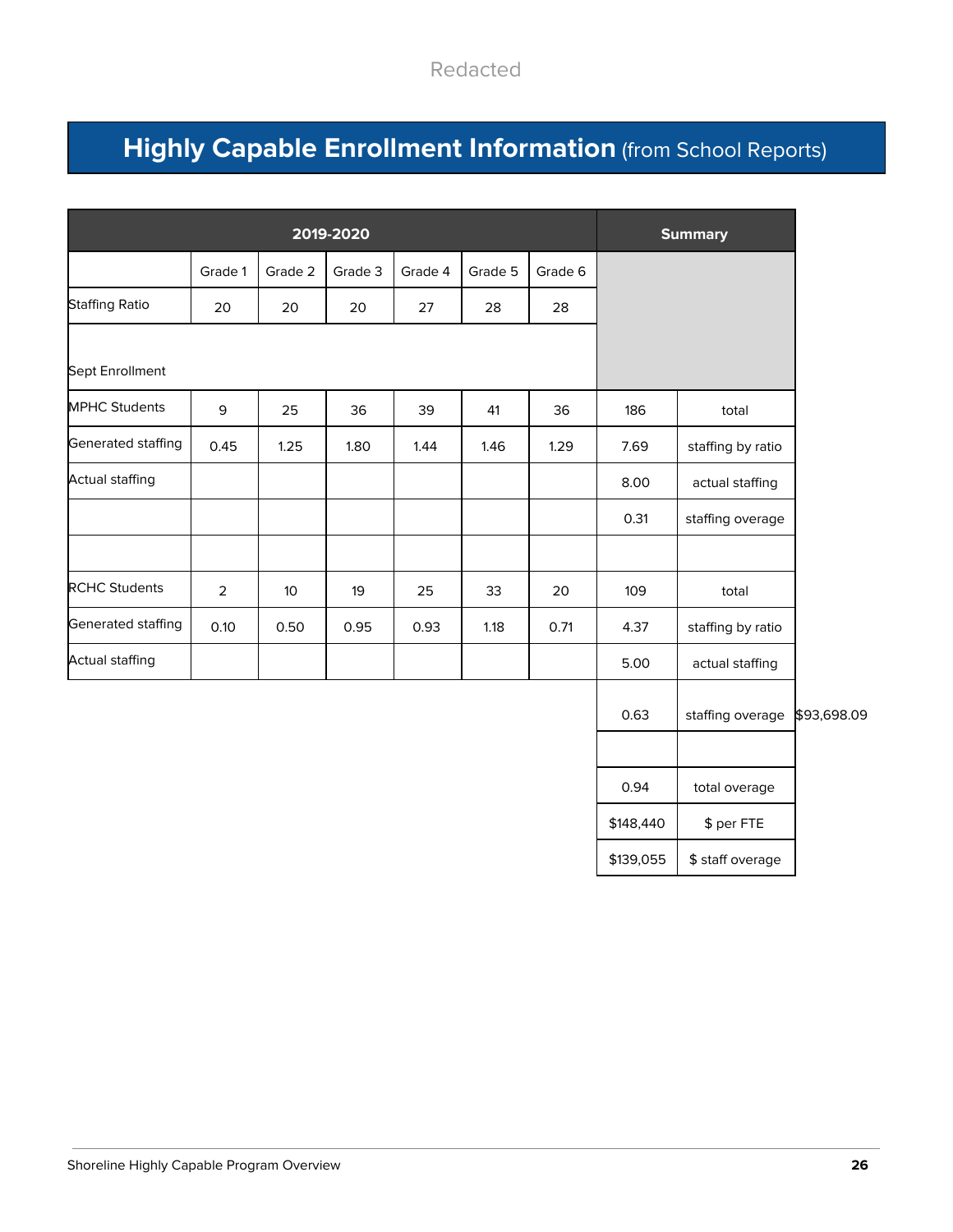|                        | 2018-2019<br><b>Summary</b><br>Grade 1<br>Grade 2<br>Grade 3<br>Grade 4<br>Grade 5<br>Grade 6<br>25.9<br>25.9<br>27<br>28<br>20<br>28<br>37<br>20<br>39<br>29<br>39<br>44<br>208<br>total<br>1.00<br>1.12<br>1.43<br>1.44<br>1.39<br>1.57<br>7.96<br>staffing by ratio<br>8.00<br>actual staffing<br>0.04<br>staffing overage |      |      |      |      |      |           |                   |             |
|------------------------|-------------------------------------------------------------------------------------------------------------------------------------------------------------------------------------------------------------------------------------------------------------------------------------------------------------------------------|------|------|------|------|------|-----------|-------------------|-------------|
|                        |                                                                                                                                                                                                                                                                                                                               |      |      |      |      |      |           |                   |             |
| <b>Staffing Ratio</b>  |                                                                                                                                                                                                                                                                                                                               |      |      |      |      |      |           |                   |             |
| Sept Enrollment        |                                                                                                                                                                                                                                                                                                                               |      |      |      |      |      |           |                   |             |
| <b>MPHC Students</b>   |                                                                                                                                                                                                                                                                                                                               |      |      |      |      |      |           |                   |             |
| Generated staffing     |                                                                                                                                                                                                                                                                                                                               |      |      |      |      |      |           |                   |             |
| <b>Actual staffing</b> |                                                                                                                                                                                                                                                                                                                               |      |      |      |      |      |           |                   |             |
|                        |                                                                                                                                                                                                                                                                                                                               |      |      |      |      |      |           |                   |             |
| <b>RCHC Students</b>   | $\overline{7}$                                                                                                                                                                                                                                                                                                                | 18   | 27   | 34   | 21   | 40   | 147       | total             |             |
| Generated staffing     | 0.35                                                                                                                                                                                                                                                                                                                          | 0.69 | 1.04 | 1.26 | 0.75 | 1.43 | 5.53      | staffing by ratio |             |
| <b>Actual staffing</b> |                                                                                                                                                                                                                                                                                                                               |      |      |      |      |      | 6.00      | actual staffing   |             |
|                        |                                                                                                                                                                                                                                                                                                                               |      |      |      |      |      | 0.47      | staffing overage  | \$64,474.69 |
|                        |                                                                                                                                                                                                                                                                                                                               |      |      |      |      |      |           |                   |             |
|                        |                                                                                                                                                                                                                                                                                                                               |      |      |      |      |      | 0.52      | total overage     |             |
|                        |                                                                                                                                                                                                                                                                                                                               |      |      |      |      |      | \$135,817 | \$ per FTE        |             |

\$70,315.81 | \$ staff overage